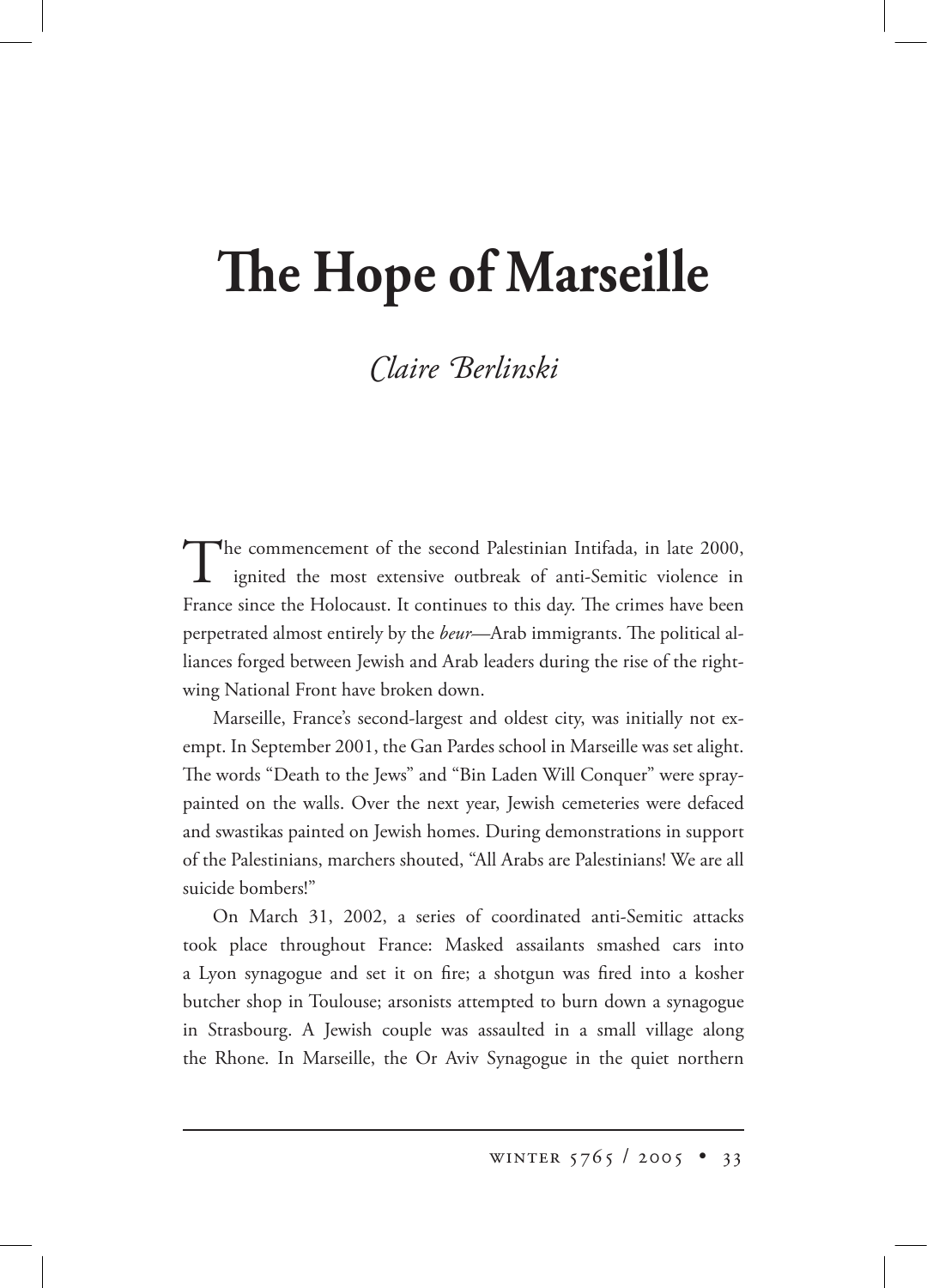neighborhood of Les Caillols was reduced to ashes by arsonists and the Tora scrolls charred.

To the bewilderment of French Jews, the Palestinian Intifada has attenuated, but the so-called French Intifada has not—except in one city. The violence in Paris, Lyon, Strasbourg, and other major French cities has continued, and in some places worsened. In these cities, anti-Semitism appears to be uncontainable. But in Marseille, the animus has fizzled out. The city reacted with revulsion to the burning of the Or Aviv Synagogue. City-wide protests against anti-Semitism were immediately organized; Arabs participated in the demonstrations. The leaders of Marseille's Islamic community firmly condemned the attack. By contrast, after similar violence in Toulouse, Muslim community leaders offered not one single gesture of solidarity.<sup>1</sup>

Marseille is not free of anti-Semitism, by no means; the city, after all, is the political base of the National Front, whose campaigns are driven by a furious anti-immigrant and anti-Semitic sentiment. But by comparison with the rest of France, Marseille is calm. There are no burned cars, as in Strasbourg, nor urban riots, as in Paris and Lyon. In the rest of France, the violence against Jews appears to be organized. Some Jewish leaders believe it to be centrally planned and directed, perhaps by al-Qaida cells; they note that as on March 31, 2002, similar attacks often occur in separate cities on the same day, and find improbable the claim that this is mere coincidence. In Marseille, however, what violence there is seems to be spontaneous, disorganized, and largely committed by disaffected, economically disadvantaged juveniles who spend too much time watching al-Jazeera via satellite dish.

Marseille is a city of immigrants. Fully a quarter of its population is of North African origin, and demographers predict that Marseille will be the first city on the European continent with an Islamic majority. Its Jewish community is the third-largest in Europe. The most ethnically diverse city in France, then, has paradoxically been the most successful in containing this outbreak of ethnic violence.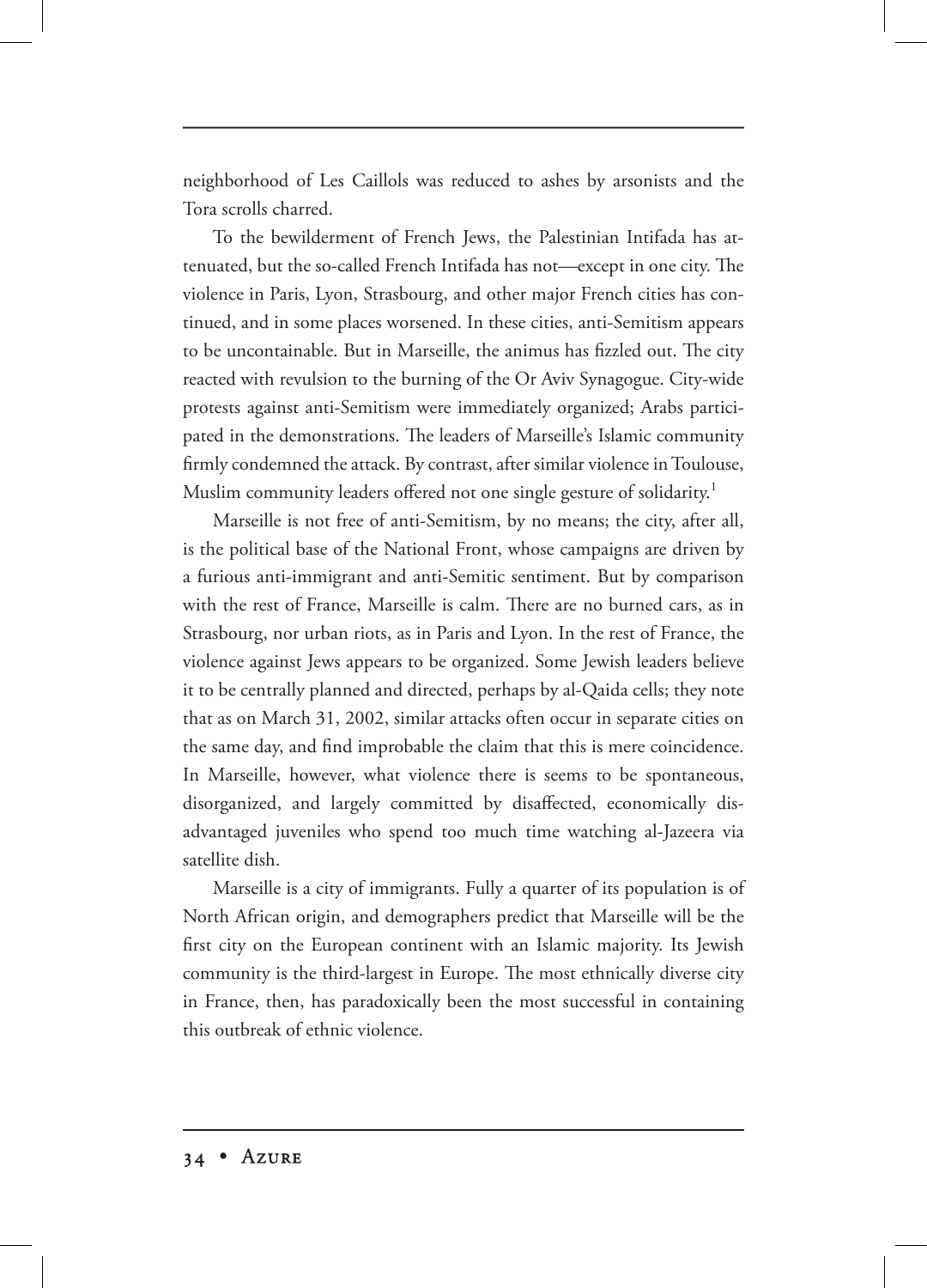A few months ago, I went to Marseille to investigate this anomaly. My operating assumption was that Marseille's calm must be attributable to particularly vigorous police work. I spoke to cab drivers and waiters, to the police chief and his deputy, to street cops and to officials at city hall. I spoke to regional historians and archivists; I spoke to right-wing and left-wing community leaders. Everyone agreed that Marseille's calm was no accident. There is something unique about the city that protects it from cyclones of ethnic violence. I was told, and slowly became convinced, that the efficacy of the police was only one part of the story.

Few social phenomena have monocausal explanations, and of course there is more than one reason for Marseille's comparative tranquility. But one aspect of the answer is a surprising one: It is Marseille's approach to ethnic community politics, an approach that is unlike that of any other city in France.

This approach, in fact, challenges the core principles of the French republican ideal, and the historic concept of what it means to be French.

France's model of immigration, the so-called republican model, rests upon the demand that immigrants become culturally, intellectually, and politically assimilated. Like assimilation by the Borg, this process is *complete*: Immigrants are asked to abandon their native cultures and adopt a distinct set of mental habits, values, and shared historic memories. Taken as a whole, these habits, values, and memories—*not* shared religion, race, or blood—are held to be the essence of France, the glue that binds French citizens together.<sup>2</sup>

The core values of France, inherited from the French Revolution, are based on the idea of individual rights: For official France, it is the citizen who is recognized, never the ethnic group to which he belongs. When the French Revolution emancipated Protestants and Jews, it emancipated them as individual citizens, not as groups defined by their religious membership.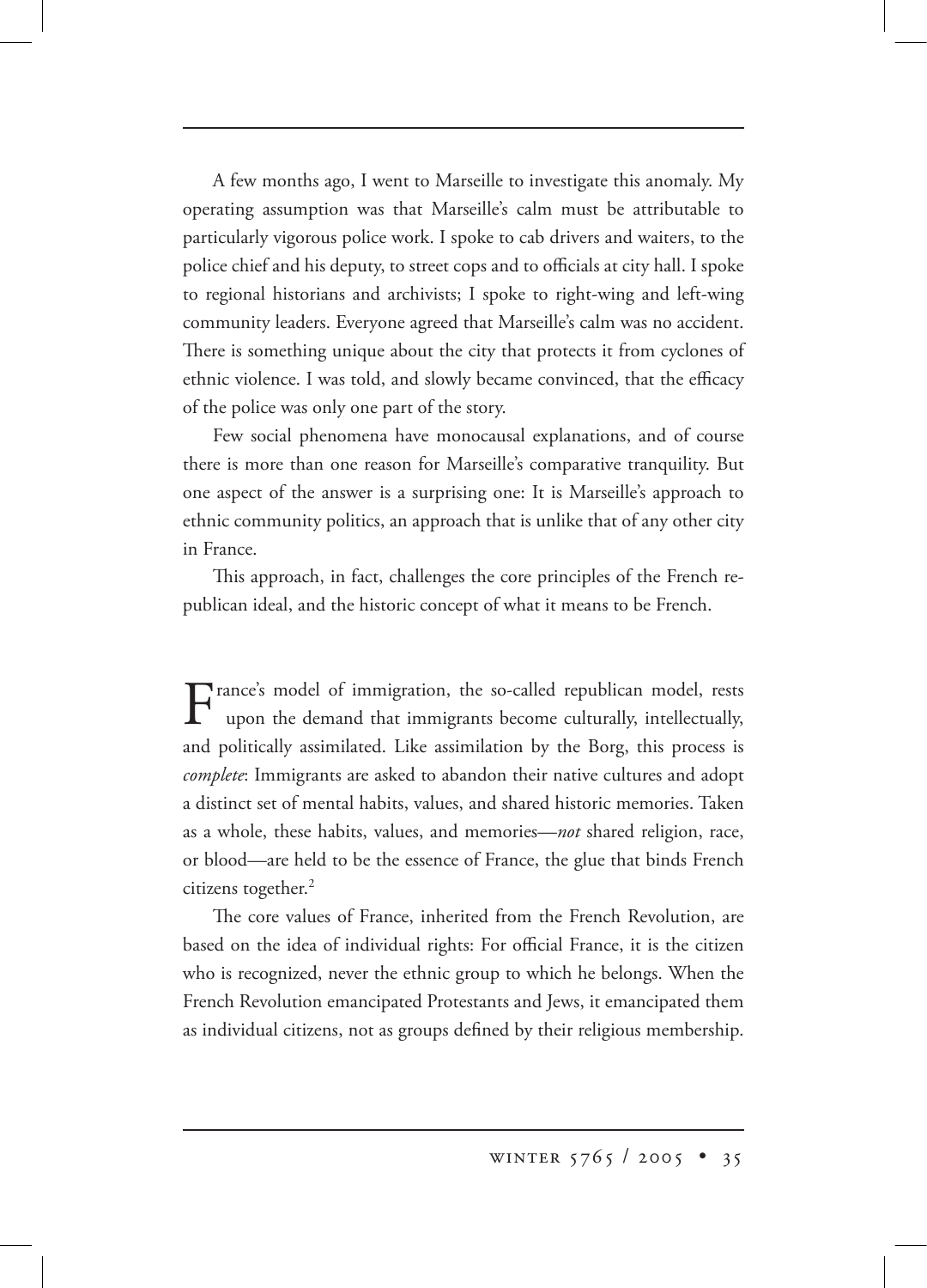Related to the republican model is the doctrine of *laïcité*, a strict form of secularism that derives historically from the bitter rejection of France's authoritarian Catholicism. By this doctrine, all reference to religion must be excluded from the public sphere. In theory at least, *laïcité* guarantees equality before the law for all French citizens, and militates against anti-Semitism.

The republican model of immigration has until recently allowed France successfully and completely to assimilate wave upon wave of Celtic, Germanic, Latin, and Slavic immigrants. The process is characterized by the state's refusal legally to recognize cultural and ethnic minorities, the official denial of the very idea of cultural identity. Similar principles were applied as well in the former French colonies, often to peculiar effect: I have spoken to Cameroonians who recall opening their first history text as children and reading with bewilderment the book's opening lines: *Nos ancêtres, les gallois*....

Integration in France supposes an implied contract between the immigrant and the nation. The immigrant agrees to respect the universalist values of the republic, and the republic in turn guarantees his children full integration and social standing. Finance Minister Nicolas Sarkozy, the son of a Hungarian immigrant, is an excellent case in point. In one generation, Sarkozy—who is of Jewish extraction—has come to dominate French political life. He has done so by being more French, more committed to republican values, even sounding more French, than any of his adversaries. He is widely expected to become France's next prime minister.

The American and Anglo-Saxon models of immigration rest upon significantly different principles and traditions. Britain and the United States both emerged as federations of smaller states; and in both societies there is a looser and more pragmatic relationship between citizens and the center, a greater devolution of authority to local governance. In consequence, Britain does not merely tolerate immigrants speaking their own languages and worshipping their own gods, it encourages them. London's Muslim Welfare House, for example, subsidized by a grant from the British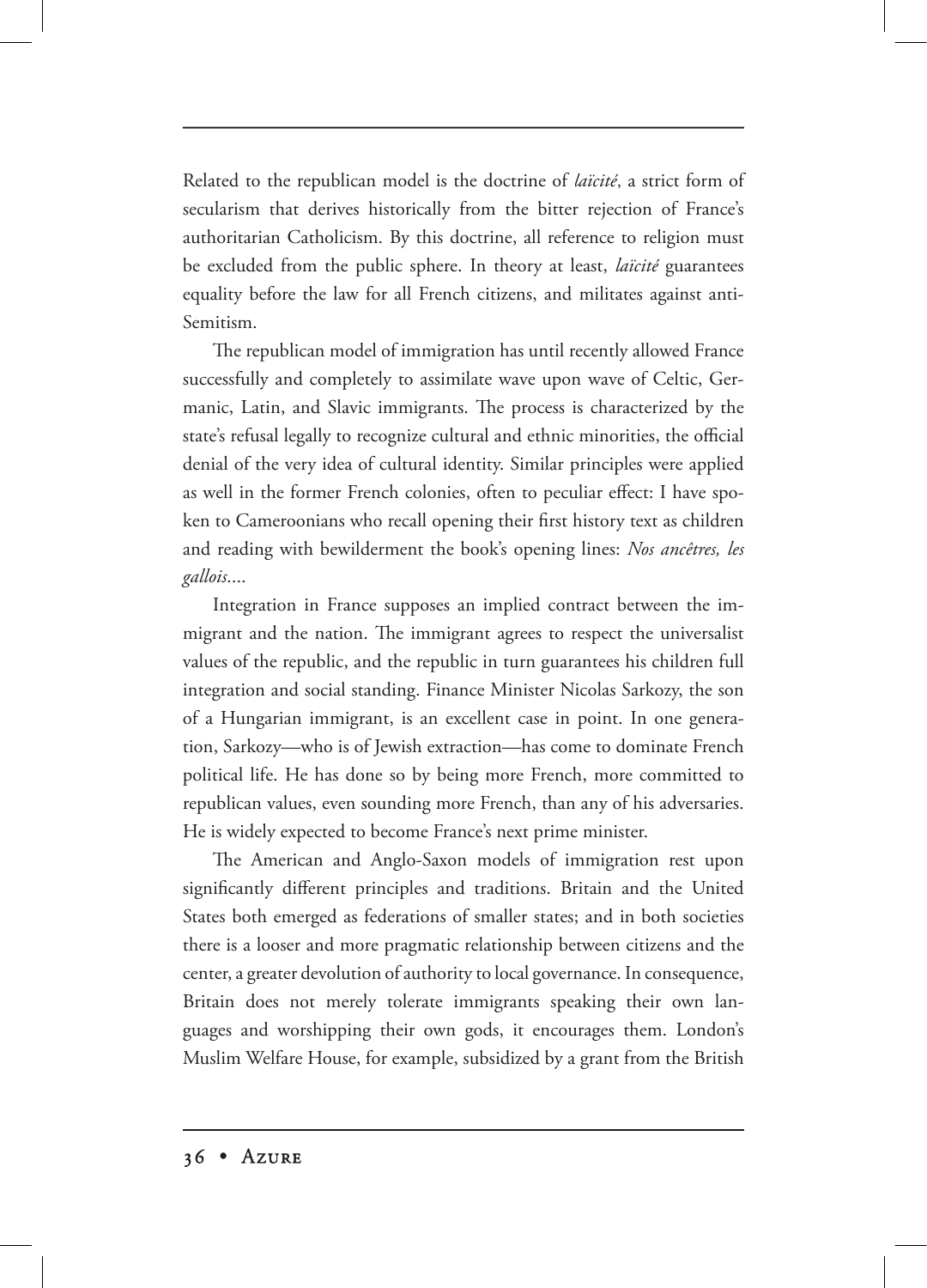government, offers Koranic study and lessons in Arabic. The United States enforces multiculturalism with affirmative action programs backed by the full weight of the law. At every level of society, Americans are exhorted to celebrate diversity.

The French government vigorously rejects this kind of cultural separatism, which it terms "communitarianism." The word connotes the intrusion of unseemly religious or ethnic particularism into the public sphere, a refusal to be assimilated. The debate over the veil is emblematic. The French government has banned the veil in the classroom. In Britain, the issue is viewed as a matter for schools to resolve individually and independently of the government. In the United States, the Justice Department has intervened to protect the right of students to wear the veil in class.

When Arab immigrants in France insist upon sending their daughters to school in a veil—or when they torch synagogues, for that matter—the French government interprets these unwelcome events through this framework. The malefactors, they sense uneasily, are not taking a shine to republicanism.

I arrived in Marseille on a sweltering summer afternoon. From the train station I could see Marseille's roseate castle glowing against the sunbaked Provençal hills. It was too hot to move quickly. Marseille is a city made for siestas. I walked slowly down the hill to the Canebière, the tree-lined street that leads to the old port. The cafés were filled with dark-skinned men, their faces lined from the sun; they were first-generation immigrants, to judge from the sartorial clues. They wore clothes few native Europeans would wear—button-down shirts with short sleeves, dress slacks pressed with unfashionable care. Some had missing teeth and some had gold teeth; many had mustaches. They were sitting quietly with their hands folded, marking time, or filling in racing forms while drinking their coffee and chatting in Arabic. There were few women in the cafés, although there were many on the streets, dark-skinned and sloe-eyed. Some were veiled, but most were wearing skimpy tank tops and low-rise jeans. They were, after all, in France,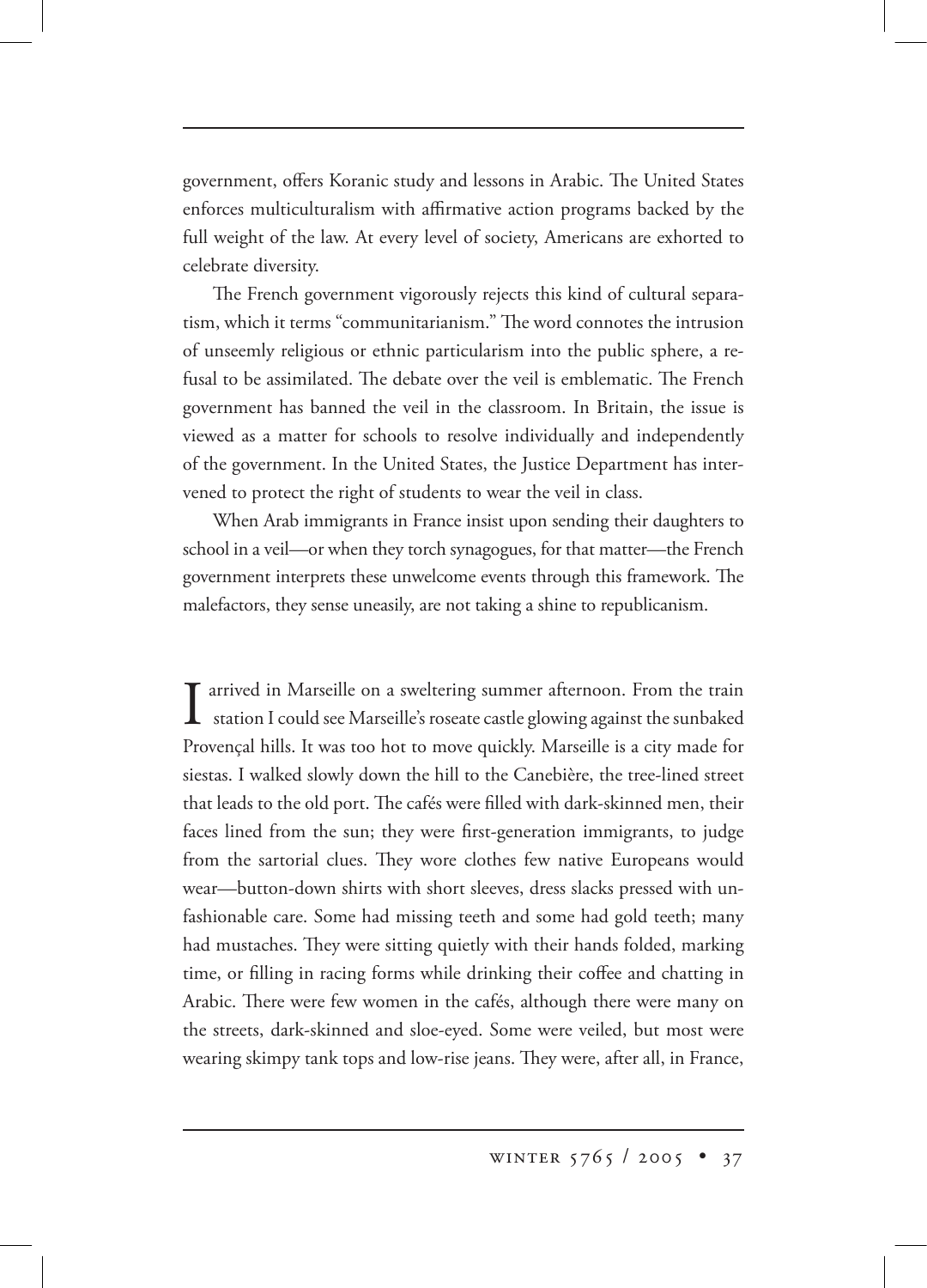and it was the revealing dress of the women, above all, that made Marseille feel more like a European city than an Oriental one.

I found a hotel on the Canebière, run by a family of Maghrebis, then took a taxi to the industrial northern neighborhood where I was to meet Zvi Ammar, the president of the Jewish Consistory of Marseille. "It's true that in Marseille we get along," my cab driver told me. "I'm a Jew, my neighbors, they're Arabs, we understand each other fine... it's not like the rest of France. We're cosmopolitan here, everyone understands everyone else." But when I asked him why, he couldn't tell me. "I'm not very political. I don't know. It's just the way it is. We have the sunshine here, the port." The sunshine and the port: Everyone mentioned that. But if sunshine and ports were a recipe for peace, Lebanon would be a paradise.

Ammar was born and raised in Djerba, Tunisia, but betrayed the influence of the French educational system the moment he opened his mouth. The clue was his love of the schema. He approached the problem of anti-Semitism in France by breaking it into subsets; he labeled and defined those subsets, then presented his conclusions in a well-rehearsed lecture. "For four years," he told me, "the Jewish community of France has suffered from acts of an anti-Semitic character. These acts have two forms: There are acts against the dead, and there are acts against the living. Acts against the dead are committed by the extreme Right. Neo-Nazis attack cemeteries and blaspheme tombs, defacing them with swastikas, Celtic crosses, and references to Hitler. The forensic signature of a neo-Nazi attack is the artwork. Their swastikas are carefully drawn and perfectly even."

We were interrupted by his mobile phone. Ammar is fluent in French, Hebrew, and Arabic, and during our conversation took calls in all three languages. After hurling rapid-fire Arabic down the phone for a few minutes, he hung up and returned to his exposition. "The attacks against the living are committed by Maghrebis—mostly youths. They now commit about 90 percent of the anti-Semitic crimes in France. When Maghrebis draw swastikas, they are careless. Their artwork is sloppy and childish."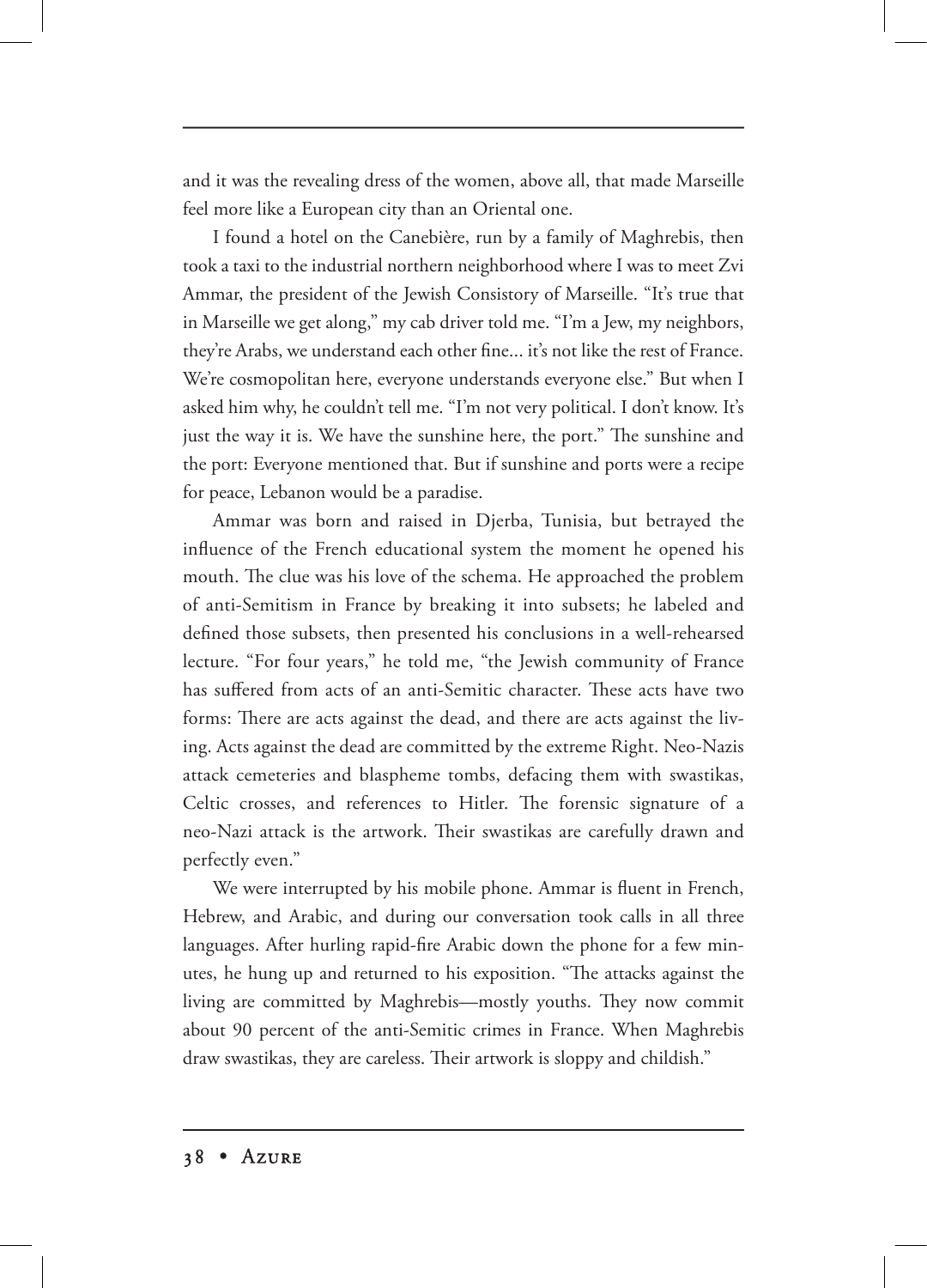The French intellectual system, I thought while listening to him, does indeed have a striking power to take over the souls of men and women whose native culture encourages forms of reflection as far from the French model as it is possible to get. When a man becomes French—that is, when he is *educated* in the French manner—he begins to think like a Frenchman. *e problem has three parts, the solution has four. State, expand, schematize, analyze, conclude*. It has been so since Descartes.

Ammar agreed that Marseille had been spared the worst of the French Intifada. "We've been a bit luckier here," he said. One reason for this is that Marseille has benefited from vigorous police work. This is not unique to Marseille, but has been particularly effective there. In France, all law-enforcement initiatives are coordinated at the national level, not the city level. The government of President Jacques Chirac, under Prime Minister Jean-Pierre Raffarin, has taken aggressive measures to combat anti-Semitism. Following the attack on Marseille's Or Aviv Synagogue, the government deployed riot troops to every place in Marseille where Jews congregated. Outside Marseille's synagogues, a heavy and visible police presence remains to this day. The police have worked in close coordination with the domestic intelligence services, which have ramped up their surveillance of mosques and Islamic radical cells. The government has set up a toll-free number for Marseille's Jews to call; they have asked Jews to use it to report even the smallest aggression, such as casual insults on the street, so that officials may better spot trends and deploy resources to emerging hot spots. The police have been instructed to treat complaints of harassment with the utmost seriousness.

Foreign intellectuals and journalists have been quick to charge French officials with pusillanimity in responding to domestic anti-Semitism, arguing that the government has chosen to appease France's large, Left-leaning Muslim population rather than protect its numerically smaller Jewish constituency. The Jewish leaders to whom I spoke in Marseille rejected this, insisting that Chirac's response to domestic anti-Semitism has been appropriate and forceful.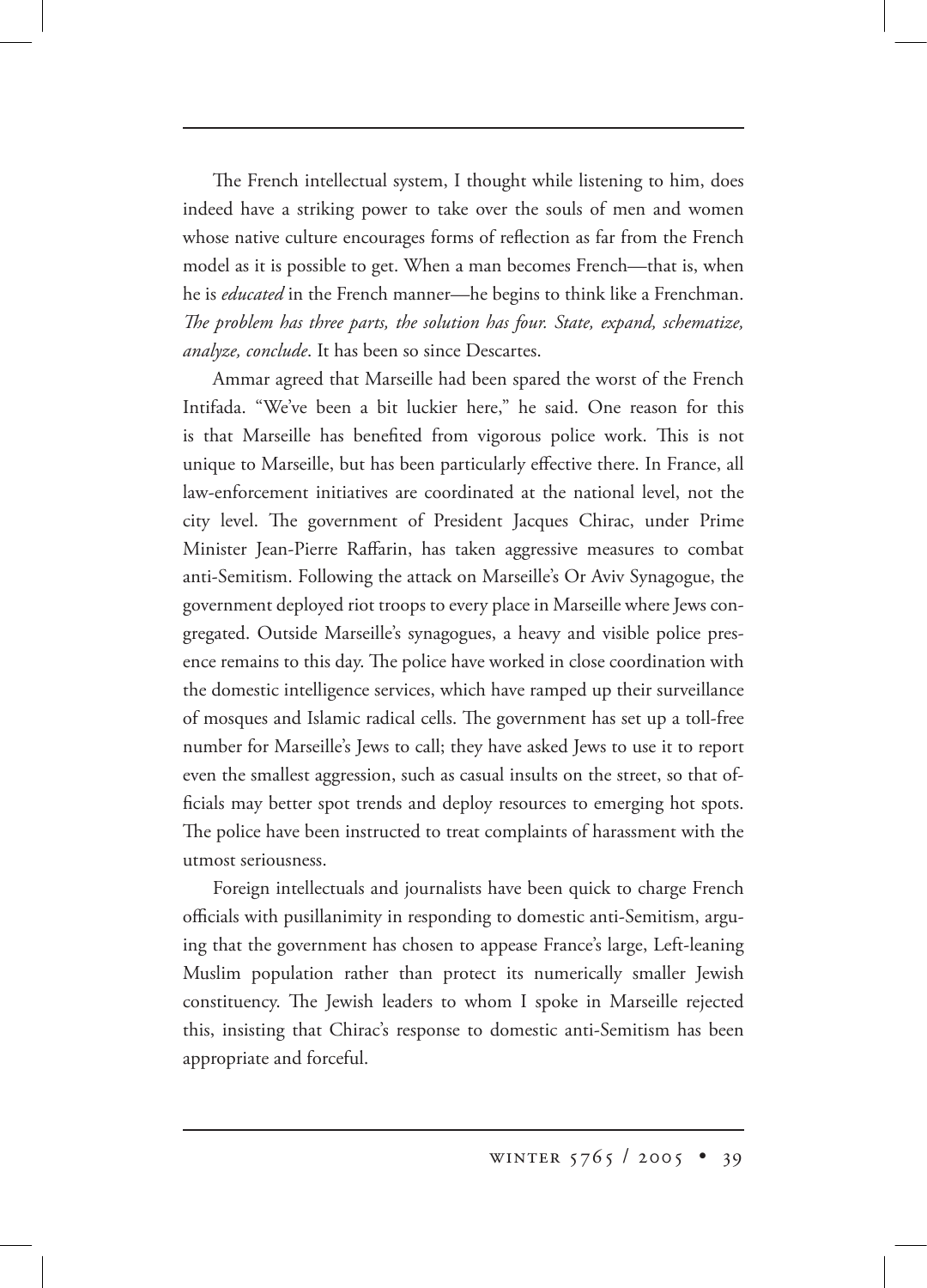While France's socialists and leftists, I was told, had been "in denial" about the problem, the current administration was not. All agreed that Lionel Jospin's Socialist government, which lost power to the conservative UMP in 2002, had responded tepidly to the mounting crisis. They had been ideologically blinkered, Ammar reasoned. "They didn't believe we could speak of racism that came from the Maghreb community, which was itself victimized by racism. For the Left, this was an earthquake." The Left held France's Jews and Arabs to be natural class and ideological allies. Until recently, this was not so absurd as it sounds: In response to the rise of the National Front in the 1980s, Jews and Arabs united to form the pressure group SOS Racisme*.* Although allegedly apolitical, its leaders were close to important politicians of the Socialist Party. "No one else in France," Ammar said, "had helped the Muslim community more than us, the Jews—through organizations like SOS Racisme—all the founding members of that organization were Jews. We were highly sensitive to their suffering."

The national, coordinated violence on the day of the torching of Marseille's Or Aviv Synagogue was a turning point, proof that the violence was not, as the Socialists believed, a transient problem or an expression of trivial juvenile delinquency. After this, the Chirac government moved swiftly and aggressively. Pierre Lellouche, a prominent security politician, sponsored legislation, the Lellouche Law, which came into effect in February 2003. The law called for the doubling of punishments for crimes committed with a racist or anti-Semitic motive, and was approved with rare unanimity in both the National Assembly and the Senate. French police delegations were sent to New York to study Mayor Rudolph Giuliani's zero-tolerance policy. Sarkozy, then the interior minister, briefed police officials on the Lellouche Law; referring to its double-punishment proviso, he announced that France would now adopt a *double* zero-tolerance policy toward anti-Semitic crime, a forceful if mathematically problematic declaration. He formed a new police unit to investigate these incidents. Demonstrators were banned from displaying swastikas or other anti-Semitic symbols.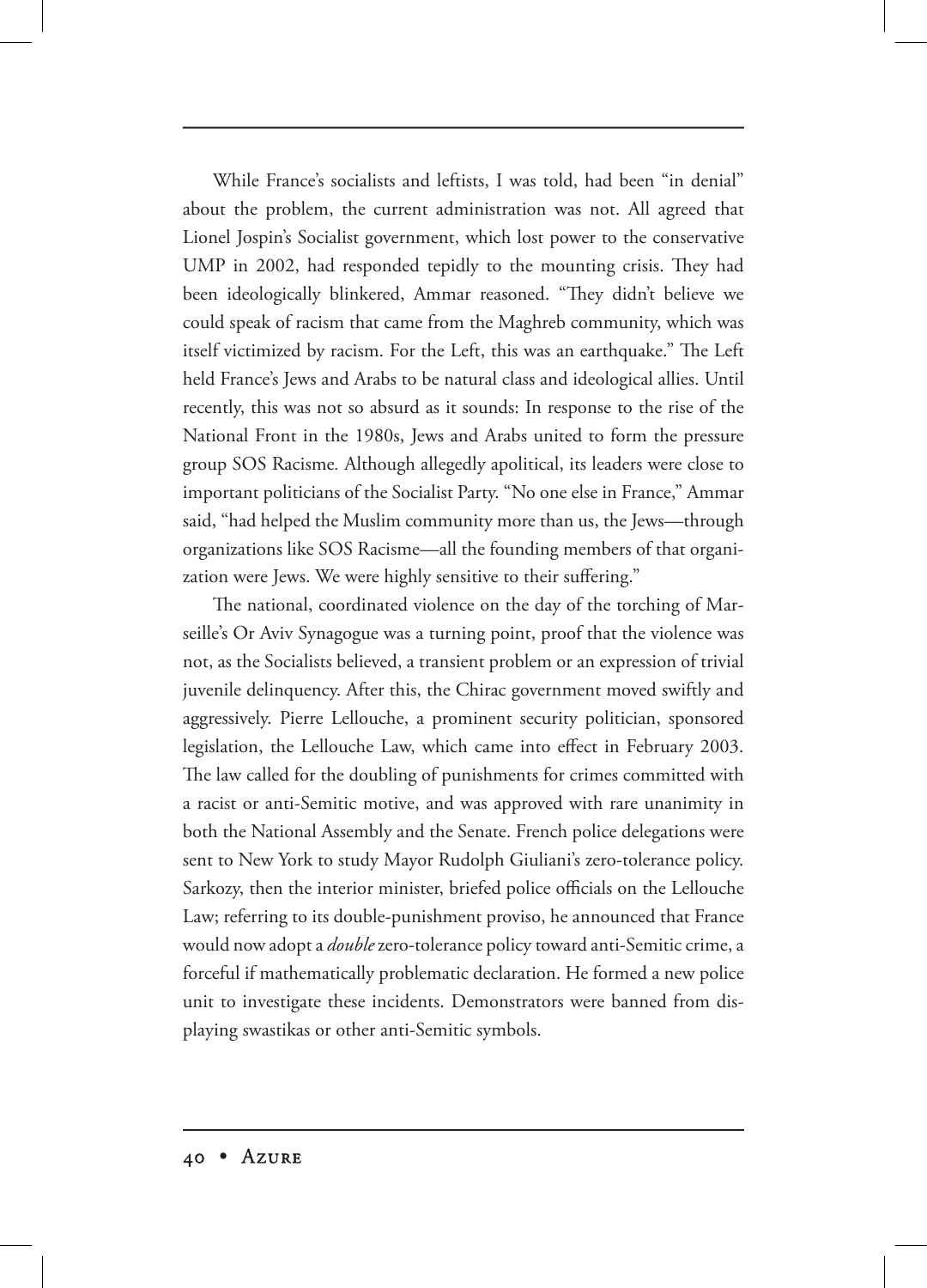Not one person in Marseille complained to me that Paris or the police were indifferent to attacks on Jews, or that official policy was tainted by any kind of anti-Semitism, subtle or unsubtle. "France is not an anti-Semitic country," Ammar insisted. "An anti-Semitic country has anti-Semitic policies, like Vichy, with its anti-Semitic laws. Here it is the contrary. *The contrary*. We must speak the truth. You cannot say that because there are anti-Semitic acts, France is an anti-Semitic country." Ammar did complain, however, that the judiciary had been slow to implement the Lellouche Law and to incarcerate offenders; this, he believed, was because the judiciary, reflecting the views of the French public at large, was not yet prepared to accept the gravity of France's problem. Others to whom I spoke in Marseille had a different perspective on the judiciary's apparent faineancy: Officials within the police force and at city hall held that the likely explanation was not indifference to the seriousness of the crimes; rather, most of the offenders have been juveniles, and the French legal system, in a long-standing tradition, is particularly protective of minors.

Ammar lunches regularly with members of Chirac's inner circle. Official France, Ammar believed, was shaken to the core by the rise in anti-Semitism. "We, the Jews, we're used as a kind of barometer. We may only be 1 percent of the population, but they know that if they are allowed to attack us, tomorrow they will go much, much further. A politician told me last week, 'You, the Jews, you're French here in France, it's your country, but if there's trouble tomorrow, you have Israel. Us? Where will we go? Nowhere. We don't know where to go.'" Even ministers widely seen as sympathetic to Arab grievances were profoundly alarmed. "I met Dominique de Villepin two weeks ago. He, minister of the interior, responsible for security, boss of the French police, he told me, '*Monsieur Ammar, le pire n'est pas derrière*  nous. Il est devant nous.' The worst is not behind us. It is ahead of us."

The government was doing all it could, Ammar believed. But the problem, he thought, was that the minds of Arab youths in France had been bathed in ravening hatred by broadcasts from the Middle East, from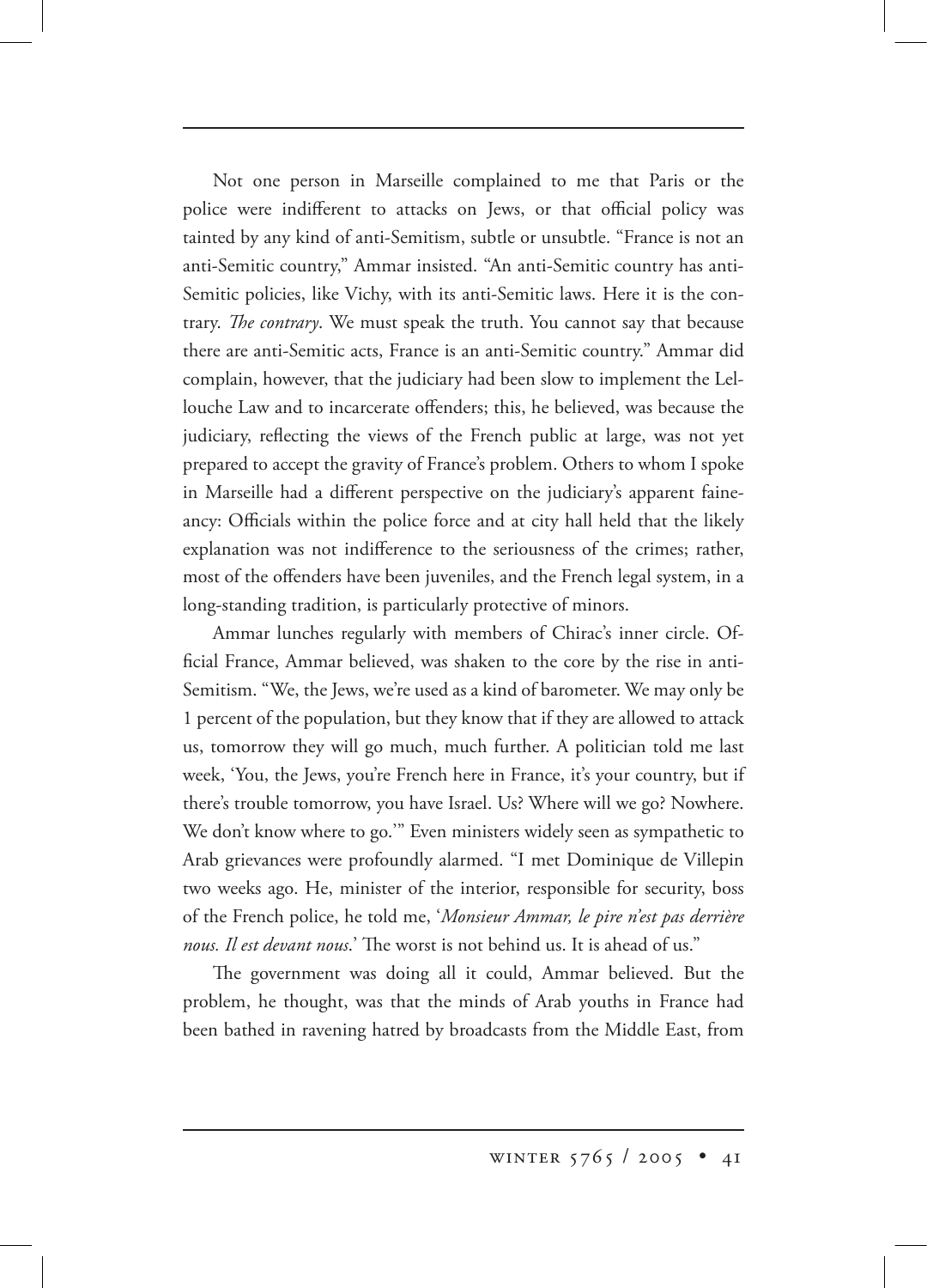al-Jazeera and from al-Manar, the Hezbollah propaganda station. "The images, the music, the speeches—they are all designed to incite to the maximum, to make you want to go out in the street and find Jews to kill." In almost every Arab home, there is a satellite dish. "Sincerely, I am telling you: I don't see how you can put a policeman behind every Jew. It's not possible."

Perhaps. Yet, as he agreed, France's new law enforcement initiatives had been more successful in Marseille than the rest of France. Clearly there *are*  solutions. But why should police tactics that have failed in other French cities be more effective in Marseille?

Seeking an answer, I took this question to those I thought might know: Marseille's police.

Spent the following day at the National Police Equipment Convention of<br>France. Some thousand-odd police officers had arrived for the outdoor France. Some thousand-odd police officers had arrived for the outdoor event, held in a leafy Marseille suburb under the bright sky of a Mediterranean summer. Between the demonstrations of new police gear and tactics, I sat at a lawn table shaded by a parasol, amid big bushes of pink flowers, and spoke to the cops who patrol Marseille's streets. I started by speaking to two of them, but soon others, overhearing our discussion, sat down: They all wanted their say. Before long, a dozen cops were sitting at the table. Marseille, they agreed, was different; it was cosmopolitan; it was a port; ethnic conflict was not as much of a problem as it was in other cities. But that didn't mean the place wasn't a mess. "There are neighborhoods we can't even enter," one told me.

"There's no respect for the police anymore," another added.

"Kids these days don't have a good upbringing. They don't respect anything."

"We don't have enough money. We need more money."

"Are you going to talk to Sarkozy? Tell him we need more money."

Cops, everywhere—the same complaints.

Of the cops at the table, about half were white. There was one black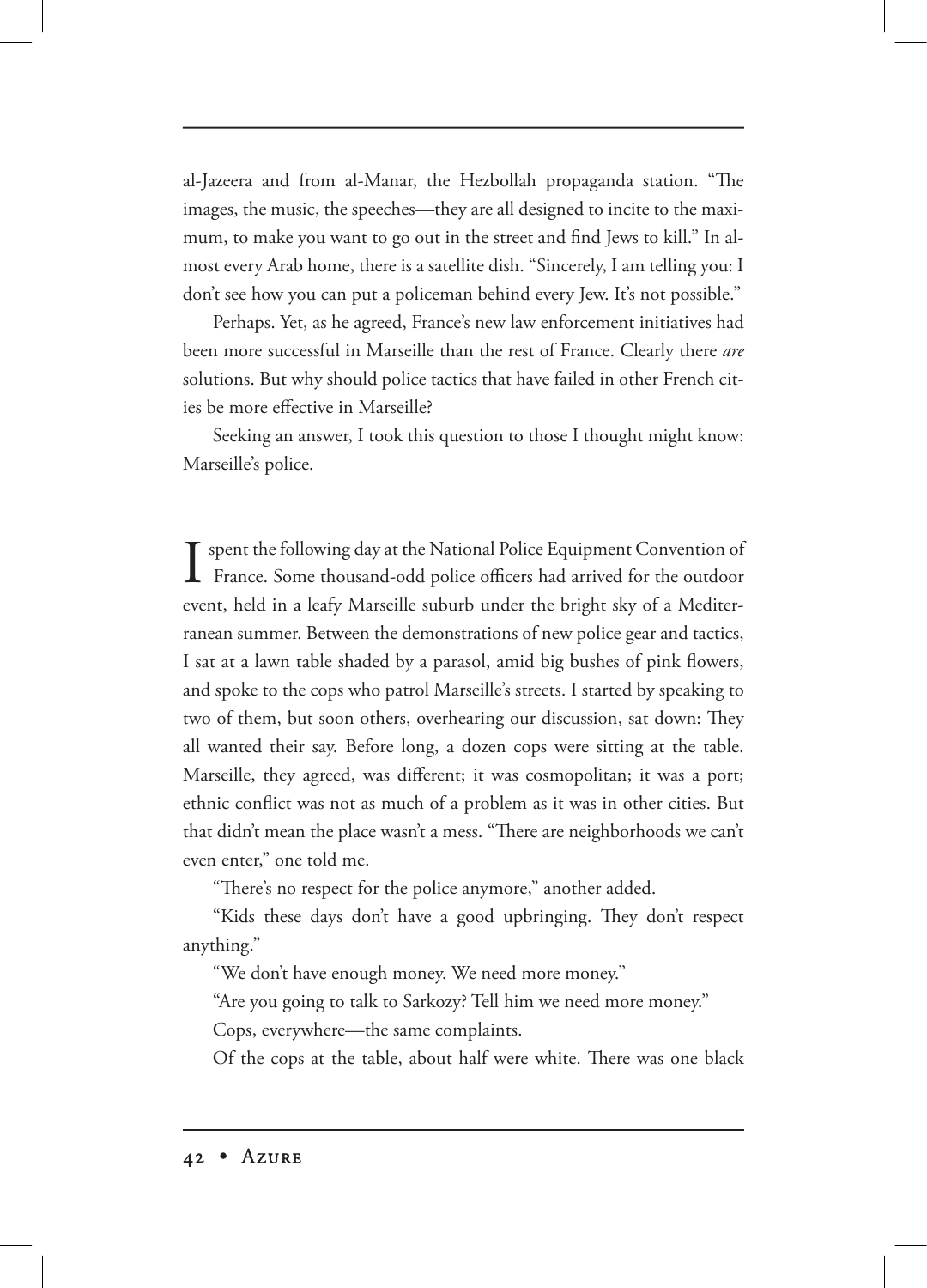man, and the rest looked as if they might be of North African origin. There were two women. I asked whether the police force made an effort to hire ethnic minorities, as it did in the United States.

"Oh yes, of course."

"But not officially. You can't do that officially. That's against republicanism."

"But unofficially—of course!"

Everyone in official France, from top to bottom, knows the party line: *We are a republic. There are no ethnic groups.* But everyone, I discovered, also knows that this is a fraud.

I spent the rest of the day looking for Marseille's police chief, Pierre Carton. I spotted him just as a gigantic, flame-red police helicopter swooped down from the sky. The special forces had arrived to rappel down the side of a four-story building. I had to shout to make myself heard, because the loudspeakers were now blasting the theme from "The Ride of the Valkyries." The chief was beaming: He was proud of his men. He kindly suggested that we might be able to talk more comfortably in his office, and invited me to join him there later in the afternoon.

The police station was massive, with the atmosphere and architecture of a Saracen fort, and the chief's office was spacious and sunny. "There's been tension since the beginning of the Second Intifada in Israel, yes," said Carton in response to my question, "but not a *débordement*—an overflow. It's not like other cities." He was modest about this achievement: "If we've had any success, it's very relative. It's owed, in part, to the geography and sociology of the city. Marseille is a city with space. It's an agglomeration of what we call village nuclei, small neighborhoods that form a complete fabric. What's particularly important is that the *banlieue* is in the city itself." In other French cities, the *banlieue*—the suburbs—form menacing rings of criminality and unemployment around the city. This was a common theme of my conversations in Marseille: The city owes its peace, in part, to the fact that immigrants have not been shunted off into suburban slums as they have been in other large French cities.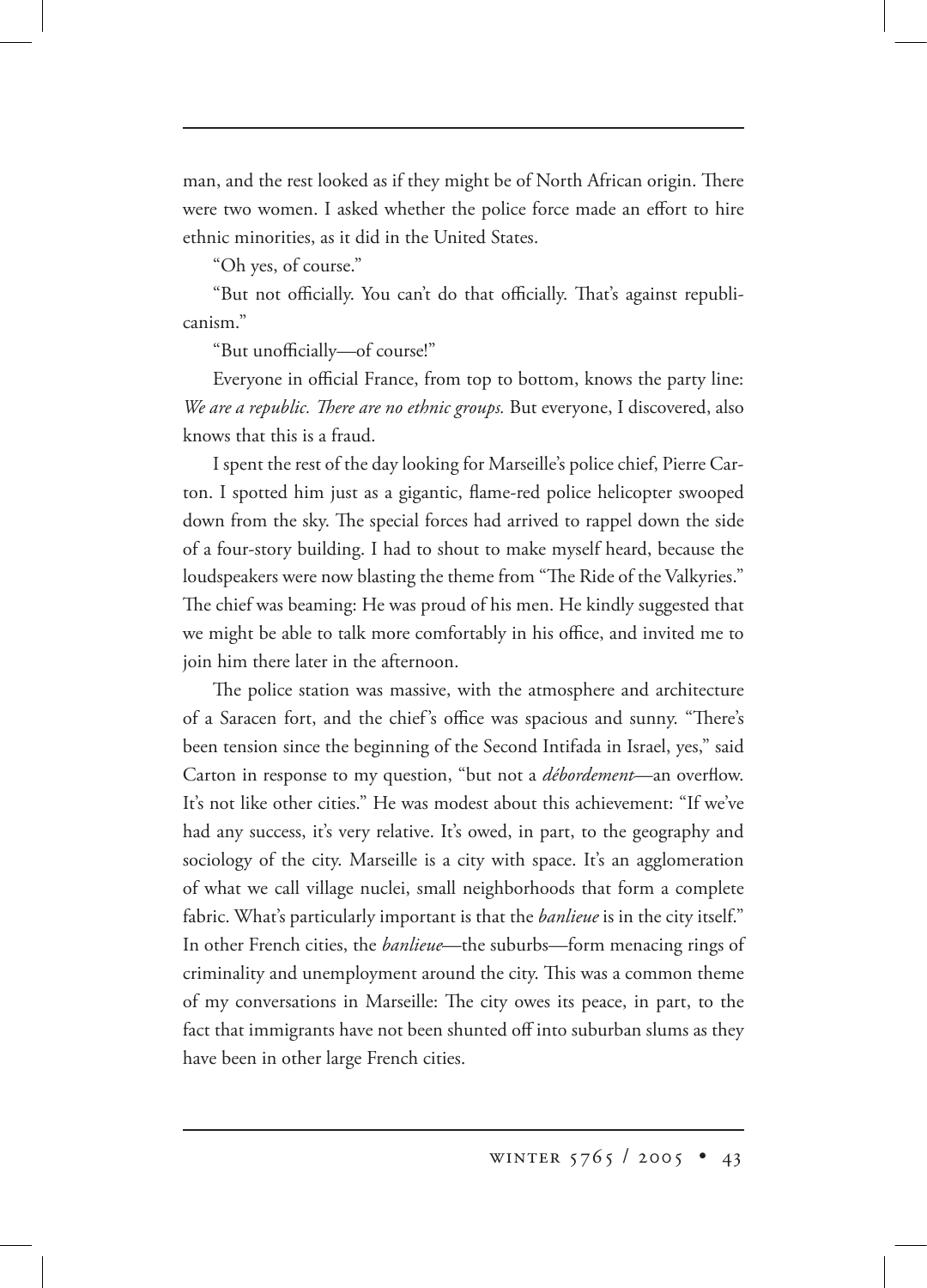Marseille is particularly spread out. Its 800,000 inhabitants enjoy a city twice the size of Paris, with a coastline that spans more than 35 miles. The population of greater Paris, by contrast, is 10.5 million. During the 1960s and 1970s, when France launched huge collective housing projects, Marseille benefited from these reserves of space. Immigrant neighborhoods are now distributed evenly throughout the city, and young people, whatever their ethnic origin, congregate in the same neighborhoods: The Vieux Port, the Canebière, St. Ferréol Street, the beaches of the Prado, the Velodrome. This use of urban space is uniquely Marseillais. In Nice, Montpellier, Bordeaux, Paris, and other major cities, youths of foreign origin and the nativeborn do not socialize in the same places. This, clearly, is an important reason for Marseille's comparative calm.

His deputy agreed: "This is important. The projects aren't detached from the rest of the city or from its traditional structures. The fact that the projects are sprinkled through the city means the inhabitants don't feel cut off from civic life or the traditional life of the city. If they use public transport, kids from the projects can be in the center of town within five minutes."

I asked the chief whether Marseille's policing tactics, at the street level, had changed significantly under Chirac. Absolutely, he said; under the Socialists they had been crippled, but now the power of the police had been unleashed. Encouraged by signals from the Chirac government, he now responded to minor anti-Semitic crimes with a "furious" display of force—something he felt unable to do in the political climate of the Jospin era. "During the Socialist era, between 1981 and 1986, the organization of the police was a bit different. We had less power at our disposal for a strong reaction—police power was spread out. Now it's been regrouped. Now we have forces that can respond quickly and forcefully. This was a national initiative, but it suits us well here.

"The mentality is different now. We try to be visible. We try to be very present in difficult areas. That frightens the delinquents and reassures the honest people. That's been our policy for the past few years. Now, even small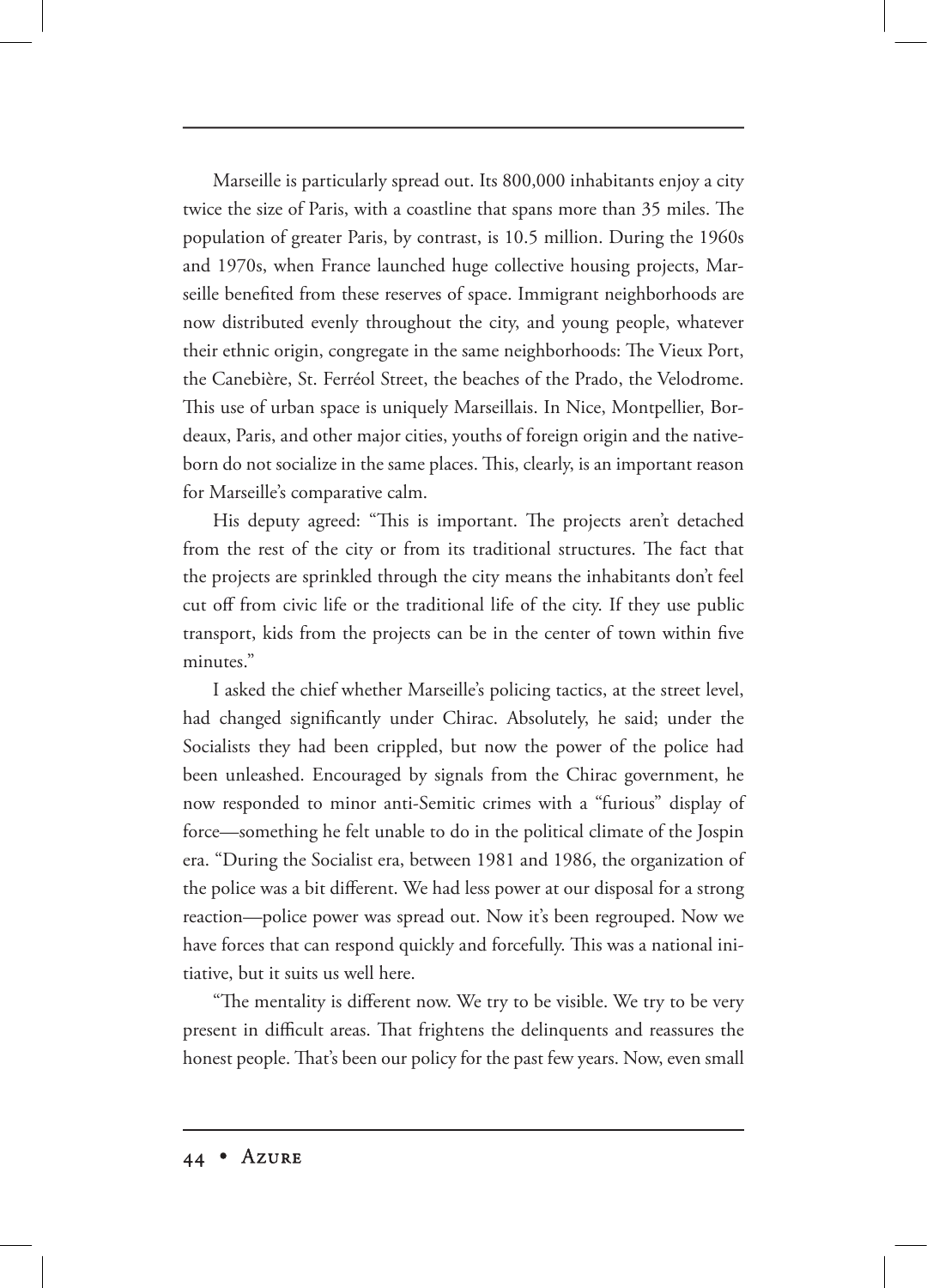aggression, verbal aggression, is punished. Because that's where it starts. We try to react quickly. If you leave it, if you don't react, it degenerates rapidly. We want to avoid having others get the same idea, because here you have young people watching things on television, images of the Intifada... we make arrests to show it won't be tolerated." He was quick, however, to specify that these were *republican* arrests, not communitarian arrests. "In France, we arrest individuals—it's *you* who threw a stone at me, not the group to which you belong.

 "Our model here isn't repression, though," he added. "It's permanent contacts among groups, in the schools, among associations. The police have a permanent dialogue with neighborhood associations—when there's a problem, we go directly to the source. We have personal relationships with the Jewish community, with the Islamic community. We have personal contacts at many levels: Not only the chiefs, but the cops on patrol have regular meetings with community representatives. Not only with religious leaders but with ethnic leaders."

This was a significant admission, and he caught himself: "But we keep this within the republican framework, not the communitarian one."

It was not at all clear to me what this might mean: How can you have relations with the Islamic community without acknowledging that there *is* such a thing as an Islamic community? As I was later to conclude, the remarkable thing about Marseille is that its politics are, in fact, highly communitarian. Everyone simply insists vocally that they are not, as if this made it so.

Marseille's success in avoiding the extremes of ethnic tension seen in other French cities was not, Carton freely offered, entirely attributable to his aggressive police work, although this was clearly part of the story. The reasons for the city's exceptionalism were manifold. "There's the climate. There are lots of leisure activities. The beach is free. Hiking is free. You don't have to spend money to have pleasure. If you're in Paris and you don't have money to go to restaurants, you're excluded. We're unique here. We have youth centers for kids from difficult neighborhoods—sports, boating. And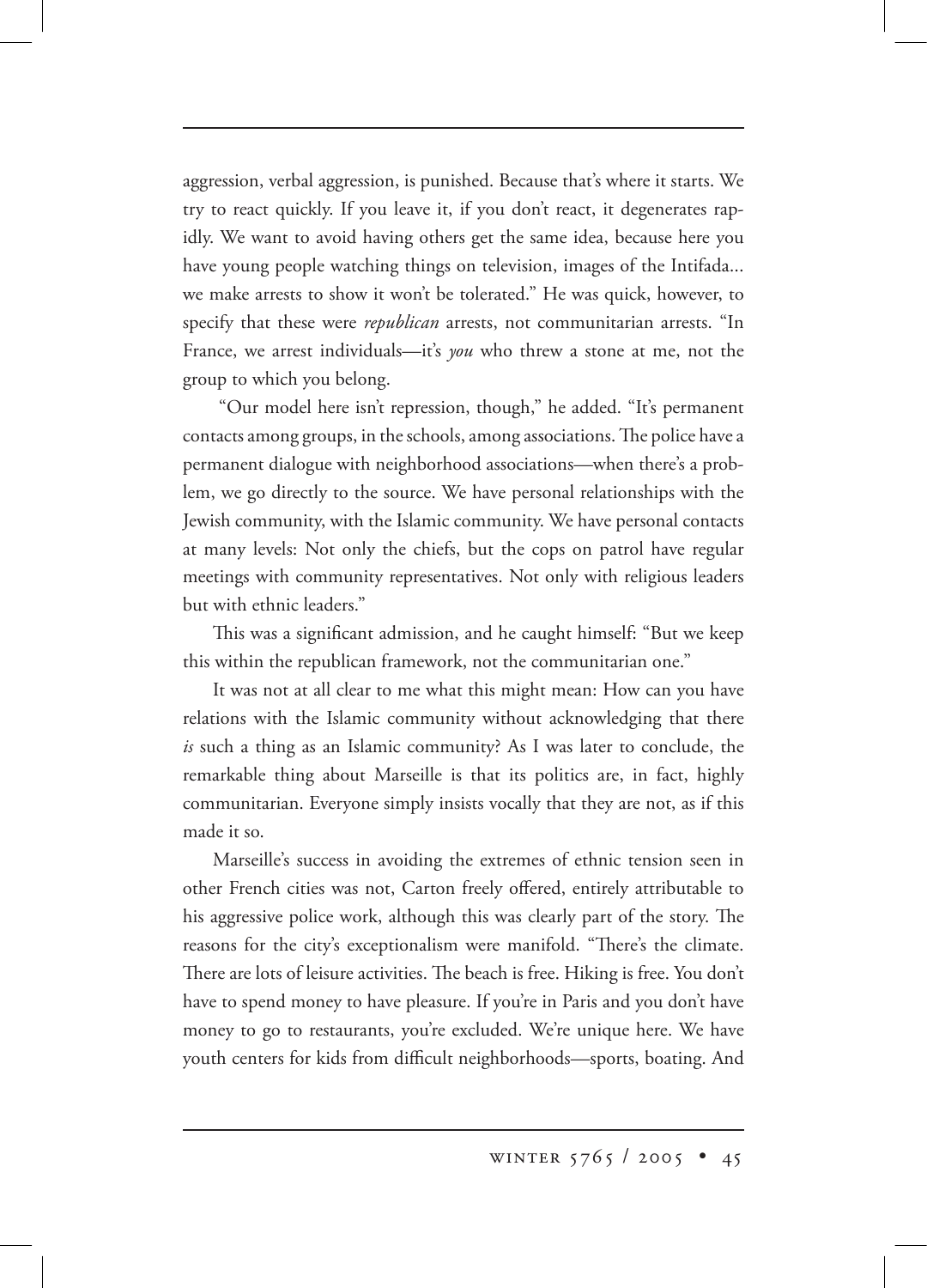then there's the soccer team: That really unites people. All colors, they call out, 'We're Marseillais.' It crosses all borders. They don't say, 'We're *beurs*,' they say, 'We're Marseillais.'

"We have normal delinquency," the chief reflected, "but yes, ideological crime is marginal. We have traditional crime—French Connection crime."

I was later to realize that Marseille's tradition of French Connection crime had more relevance to its present calm than one might suspect.

A historical interlude. Marseille is a merchant port, northern Europe's  $\Box$  natural outlet to the Mediterranean and the Suez Canal, a corridor between Orient and Occident. Its identity is, and has always been, intimately bound with immigration. In the seventh century B.C.E. the chief of the landing Phoenician galleys—a man said to be handsome as a god—married the daughter of the king of the local Ligurian tribe. The city's origins are thus with a mixed couple, one native, one foreign.

According to Herodotus, Phoenician inhabitants took refuge in Marseille, then Massalia, when the Persians destroyed Phocaea. Then as now, the city was a haven for immigrants. Greeks, Romans, Genoans, Spaniards, Levantines, Venetians—all have come to Marseille and stayed. Each decade since the turn of the century has seen the arrival of tens of thousands of immigrants, most of them refugees: Armenian survivors of the Turkish genocide, German and Polish Jews, Republicans escaping the civil war in Spain, Vietnamese, Cambodians. The decolonization of the Maghreb brought a massive influx of North Africans to the city, giving it its nickname—the capital of Africa.

The exact religious composition of Marseille is unknown, for French law prohibits census-taking—the very act is considered antithetical to republicanism. By informal estimates, there are 190,000 Muslims, divided among 70,000 Algerians, 30,000 Tunisians, and 15,000 Moroccans. There are nearly 70,000 Comorians, making Marseille the second-largest Comorian city in the world. Muslims from black Africa number between 5,000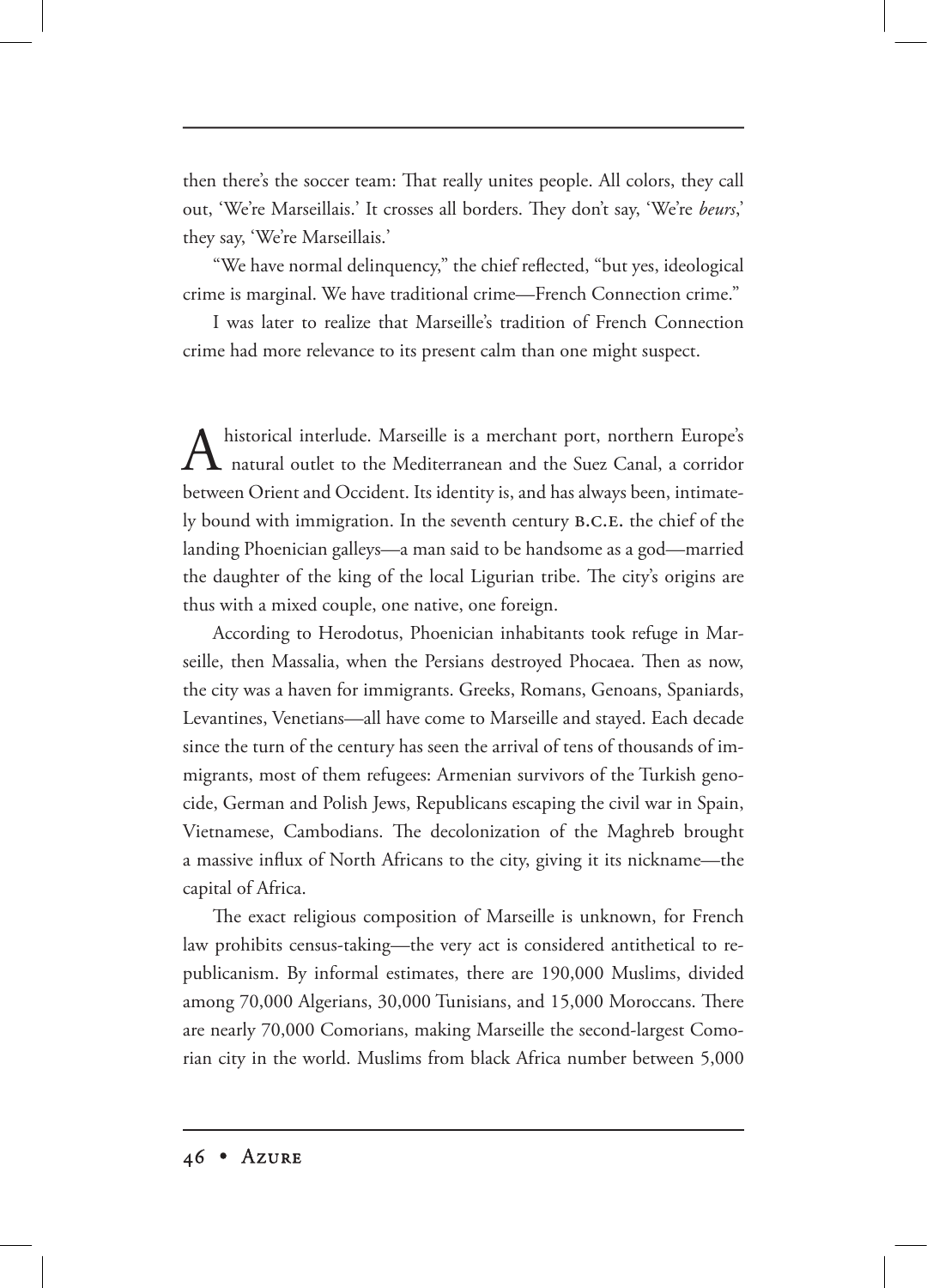and 7,000. There are at least 65,000 Armenian churchgoers, 20,000 Buddhists, and tens of thousands of Orthodox Greeks.

Marseille's 80,000 Jews constitute 10 percent of the total population, their ranks swollen by Algerian repatriation. The presence of Jews in Marseille can be traced at least to the sixth century: Jews arrived in 574, fleeing forced conversion in Clermont-Ferrand. In 1484 and early 1485, shortly after the incorporation of Provence into France, the Jewish quarter of Marseille was plundered. Jews were murdered and the survivors fled, only to return after the expulsion of Spanish Jewry in 1492. In the seventeenth century Jews were expelled. They returned in 1760.

Between 1940 and 1942, Europe's Jews again sought sanctuary in Marseille, then in the Free Zone. Under the Occupation, they were viciously hunted, arrested, and deported. The dapper New York intellectual Varian Fry came to Marseille to lead the most successful private rescue operation of the Second World War, saving as many as two thousand Jews, among them Marc Chagall, Max Ernst, Jacques Lipchitz, Hannah Arendt, Heinrich Mann, Franz Werfel, and Alma Mahler Werfel. Of course, he could not save them all. The synagogue on the Rue de Breteuil was pillaged and its façade destroyed, the prayer books and the Tora scrolls burned. When the Germans left the city, perhaps five thousand Jews remained. They rebuilt the community and the synagogue.

Observers have long found Marseille's flamboyantly diverse population alarming: In 1936, Henri Béraud remarked in *La Gerbe* that inroads to the city had been

transformed into giant sewers, a growing, crawling, fetid bog running over our land. It is this immense flood of Neapolitan filth, of Levantine rags, of sad, stinking Slavs, of dreadful, miserable Andalusians, the seed of Abraham and the asphalt of Judaea... doctrinaire ragheads, moth-eaten Polacks, bastards of the ghettos, smugglers of weapons, desultory *pistoleros*, spies, usurers, gangsters, merchants of women and cocaine, they arrive preceded by their odor and escorted by their germs....<sup>3</sup>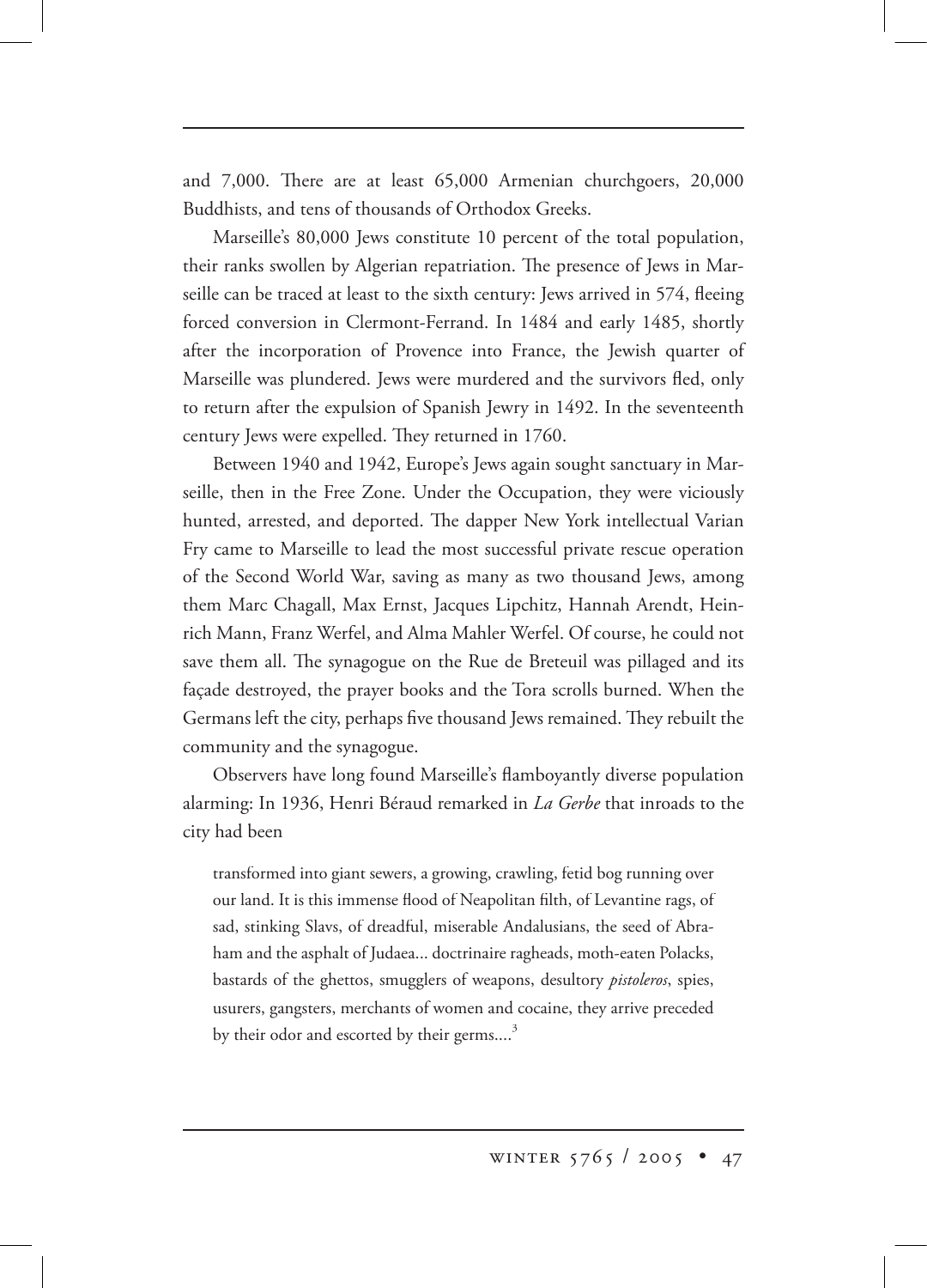But the inhabitants of Marseille have historically taken pride in the city's vulgar cosmopolitanism, and its immigrants have always been politically powerful. The city has 2,600 years of experience with ethnic diversity, and it has developed strategies to cope with it. These strategies have not always been pretty, but they have worked.

Make no mistake, these strategies have not conformed to the official republican doctrine of France. Far from it. Marseille, autonomous until conquered by Charles of Anjou in the thirteenth century, was not bequeathed to the French crown until 1481, and has in some ways *never* become a fully assimilated French city. It is no great secret that its central political tradition, the one that sets it apart from the rest of France, is its exceptional corruption. Particularly, Marseille has notoriously tolerated crooked alliances between its city officials and its ethnic community leaders. Immigrant groups have flourished under this system of patronage and clientelism, one that has shored up rigged electoral agreements while governing the distribution of subsidies and favors.

As a result of this tradition, local politicians have traditionally cultivated strong personal relationships with the leaders of Marseille's various ethnic groups. During the Depression, for example, the mobsters Paul Bonnaventure Carbone and François Spirito—a Corsican and a Sicilian—achieved an understanding with Marseille's fascist deputy mayor, Simon Sabiani. By making Carbone's brother the director of the municipal stadium, Sabiani opened municipal employment to Marseille's Corsicans and Sicilians. In return, the enterprising mobsters organized a shock corps to lead fascist street demonstrations and, when asked, to give squirrelly leftist dockworkers and union members a good public thumping. Curiously, this corrupt and personal political tradition appears to have evolved into a mechanism for managing contemporary ethnic conflict. It is called Marseille Espérance.

Marseille Espérance—The Hope of Marseille—was inaugurated in 1990 by Mayor Robert Vigouroux and formally institutionalized by the current mayor, Jean-Claude Gaudin. Funded by city hall, Marseille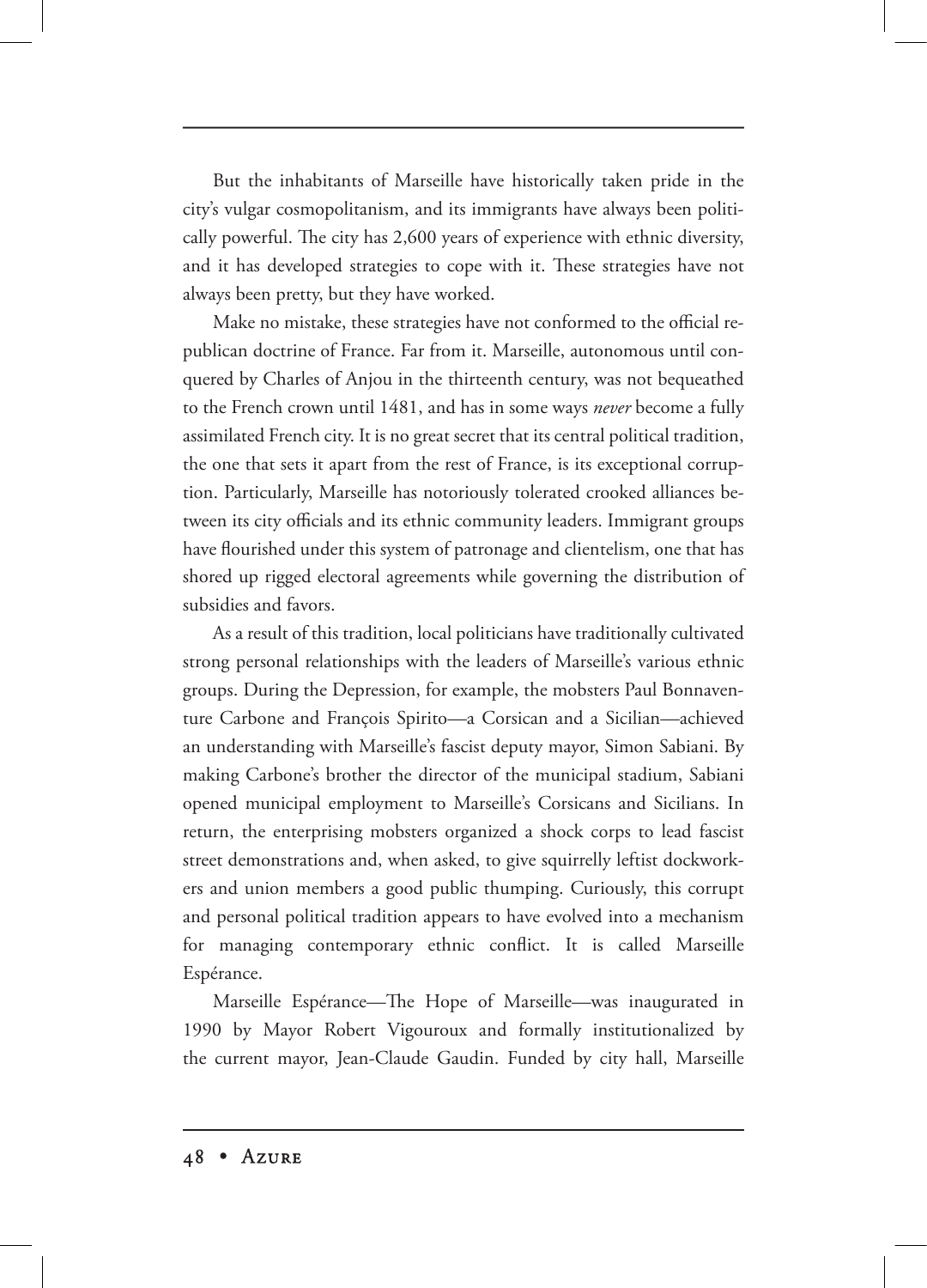Espérance unites the city's religious leaders around the mayor in a regular discussion group. Everyone I spoke to in Marseille, unanimously, pointed to the organization as key to the city's social harmony, and when I protested that this seemed unlikely, they told me I was wrong. "Marseille Espérance is *very* important," the police chief said. "For unity. As soon as there's a crisis, they calm things, they issue communiqués—they are seen together. It's symbolic, seeing them together, the rabbi, the preacher, the mufti."

Vigouroux created the group specifically to stave off ethno-religious conflict between Jews and Muslims. The extreme Right had recently placed strongly in the polls. Conflict was mounting over the construction of a central mosque in the city. Passions were inflamed by the Gulf War. The idea behind Marseille Espérance was simple: Each of the city's religious communities would send a delegate to the group, which would meet regularly to discuss civic problems, to "combat intolerance, ignorance, and incomprehension" and "promote respect for one another."

In the tradition of the city, the mayor maintains strong *personal* relationships with each member of the group. Whenever tension threatens to rise—for example, after the burning of the Or Aviv Synagogue, and at the beginning of recent hostilities in Iraq—the group meets, and at the mayor's urging makes some kind of very public display of solidarity. Islamic leaders were present for the burial of the charred Tora scrolls; they were photographed comforting Jewish religious leaders, standing with them arm in arm. This occurred in no other French city. Members of Marseille Espérance have taken trips to the Western Wall. They have hosted conferences and visits from such figures as the Dalai Lama, Elie Wiesel, and the Patriarch of Constantinople. An intercommunity gala is held annually. The organization is so widely held to be effective that government delegations from Brussels, Anvers, Sarajevo, Barcelona, Naples, Turin, and Montréal have come to study it.

It is entirely counterintuitive that Marseille Espérance should work at all. I would scarcely expect a symbolic and powerless group dedicated to "combating intolerance and ignorance" to be so effective, or even to be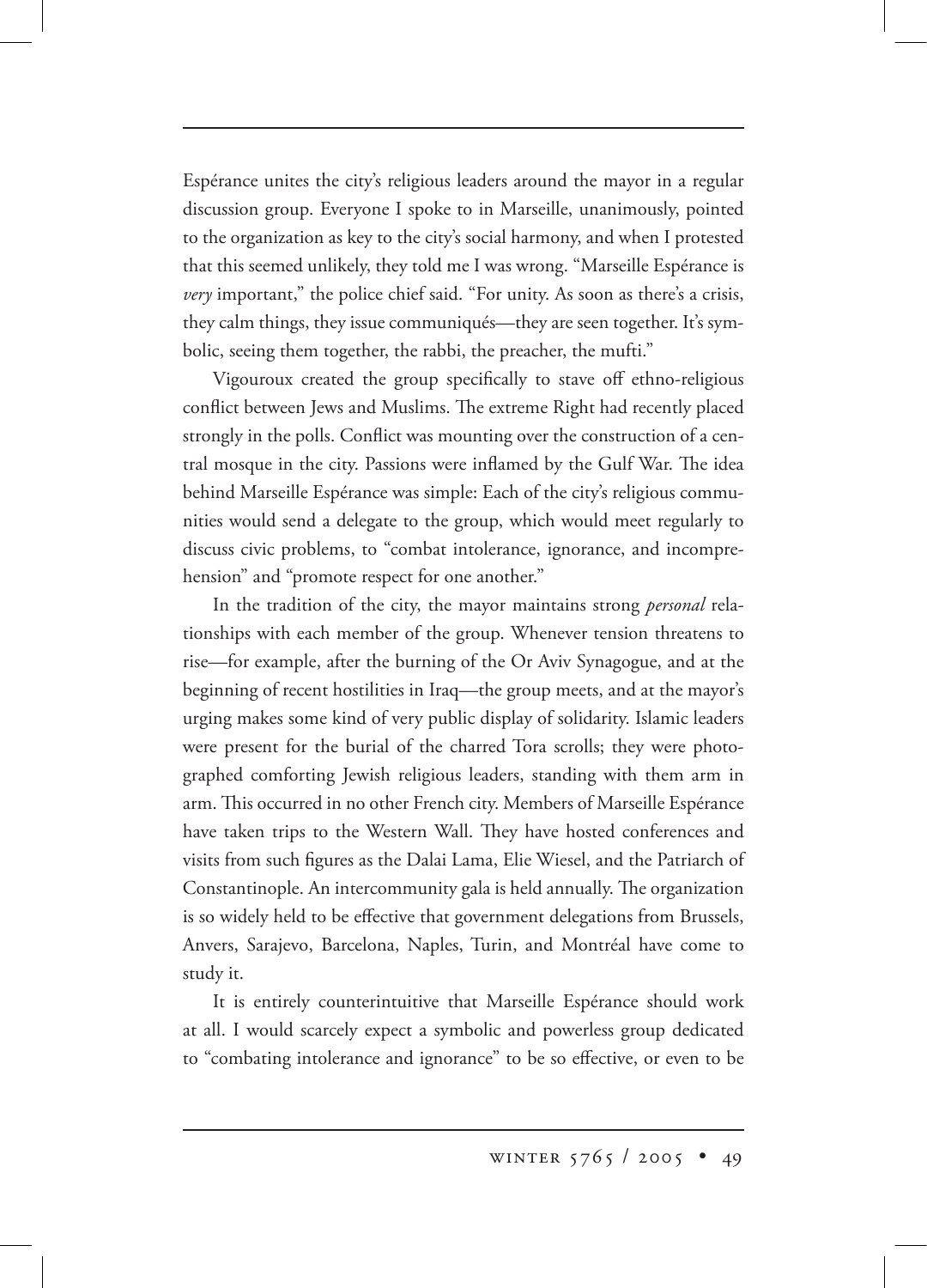*perceived* as so effective. But the faith placed in this group by everyone in Marseille was unexpected and even touching. It was the first thing everyone mentioned to me in our discussions, held out as a model for other cities, offered as proof that if only people would just get together and listen to one another respectfully, strife and violence around the world could be resolved.

 I am instinctively chary of bodies that, like the League of Nations, appeal to noble principles with no will or mechanism to impose their fine ideals at the barrel of a gun, and refused at first to believe that this group could truly be any kind of key to the city's comparative exemption from ethnic tension. But presented with example after example of Marseille Espérance's civilizing influence, I was forced to conclude there was something to it. When Ibrahim Ali, a young Comorian, was killed by neo-Nazis, the mayor gathered the delegates of Marseille Espérance and enjoined them to pacify the community. They did so. They did so again when a young Frenchman, Nicolas Bourgat, was stabbed to death by a Moroccan immigrant. Marseille Espérance convened at city hall after September 11. Standing by the mayor and the chief of police, the group issued a passionate communiqué denouncing religious fanaticism; again, tensions in the city subsided. They convened at the commencement of recent hostilities in Iraq; afterward, at the urging of the mayor, the Muslim delegates returned to their mosques and called for calm. Other Muslim clerics throughout France used this occasion to incite a frenzy of anti-American and anti-Semitic bloodlust.

The crucial point is not whether it works—it does seem to—but *why* it works. Although no one will admit it, Marseille Espérance is a political sleight-of-hand. It is, in effect, an end run around the government's anticommunitarian principles. The violence now emerging from Islamic immigrants and directed toward Jews represents a breakdown in the republican scheme: Certain Muslim immigrants are proving inassimilable; ethnic identity politics are proving stronger than the republican ideal. Of course, it is crucial to stress that only a small fraction of France's Muslims are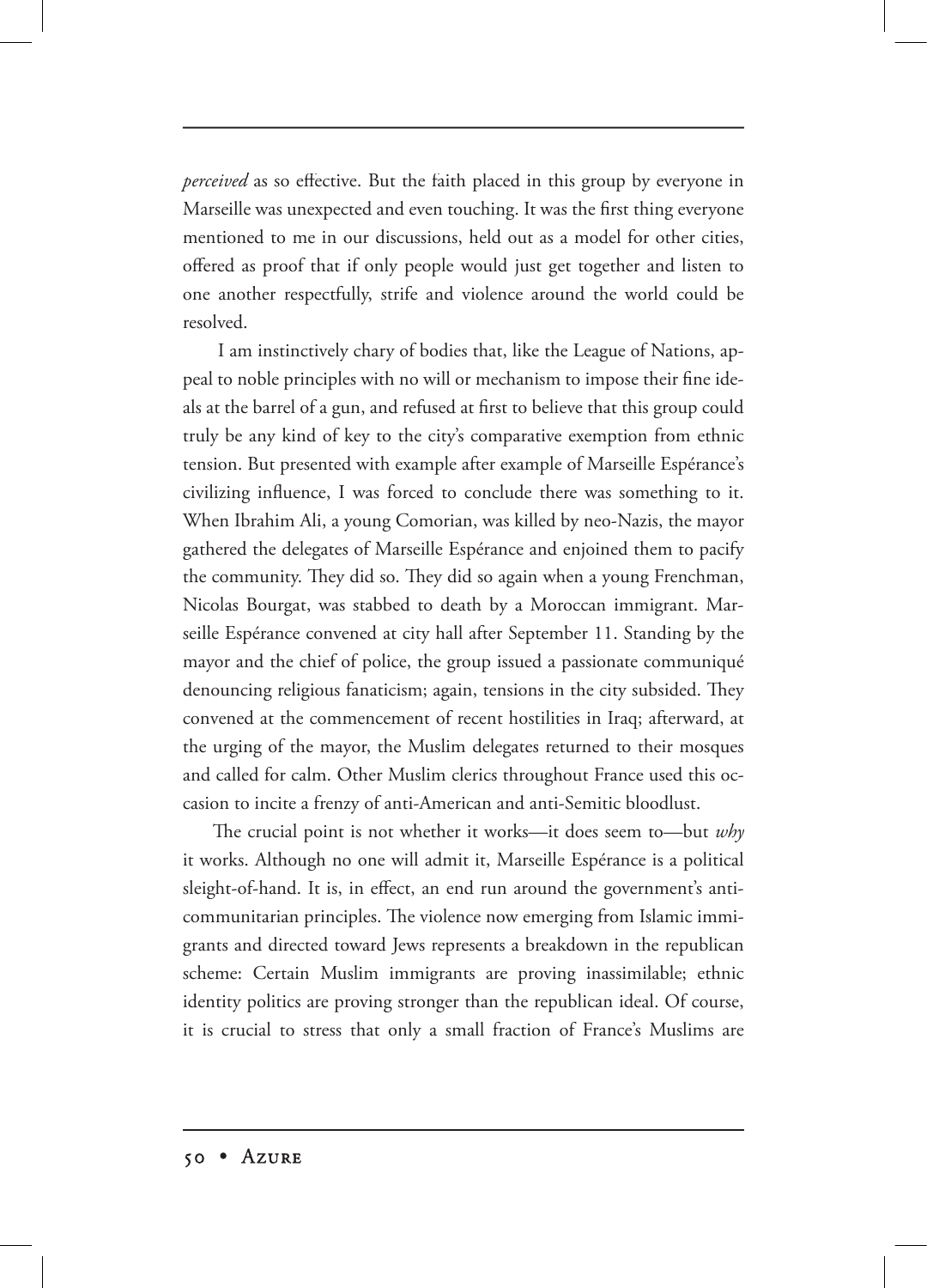committing these crimes; the vast majority are peaceful citizens, prepared and even eager to be assimilated. But a stubbornly inassimilable rump remains, and it is causing a great deal of grief. The reasons for this defy facile explanation. Part of the problem, certainly, is that Islam's teachings comprise a political program as well as a religious one: Secularism and *laïcité*  are not readily reconciled with Islam's insistence on the convergence—the identity, even—of the political and devotional realms.<sup>4</sup> The French government has no real idea what to do about this. There is no tradition, in France as a whole, of managing immigrants who cannot or will not assimilate. But in Marseille, there is.

Since the law forbids the recognition of ethnicity, the city recognizes religions—ethnicity by proxy. Marseille Espérance facilitates the emergence of personalities who represent whole ethnic groups and who forge links between their communities and the rest of the city. It affords Arabs—as Muslims—representation *as a group* in city politics. By means of their strong connection to the mayor's office, community leaders have effectively been able to promote an Islamic agenda. They have secured, for example, elaborate slaughter facilities for the ritual animal sacrifice of Eid-el-Kebir and gravesites for Muslims in the Aygalades Cemetery. Negotiations for the construction of a central mosque and an Islamic cultural center in Marseille are under way. In return, the mayor demands that Islamic leaders keep the extremists in their community in check. Here we see the old Marseille tradition: One hand washes the other.

Nothing like Marseille Espérance exists in other French cities. Whatever community leaders and politicians may say—and all will deny it; it is heresy to endorse communitarianism in France—Marseille Espérance institutionalizes and strengthens communitarian politics, and, by bringing religion to the forefront of the political sphere, directly contravenes the ideal of *laïcité*. It affords official recognition to personalities who act publicly in the name of their cultural and ethnic communities and who have the power to bring the members of those communities into line. In other words, a system born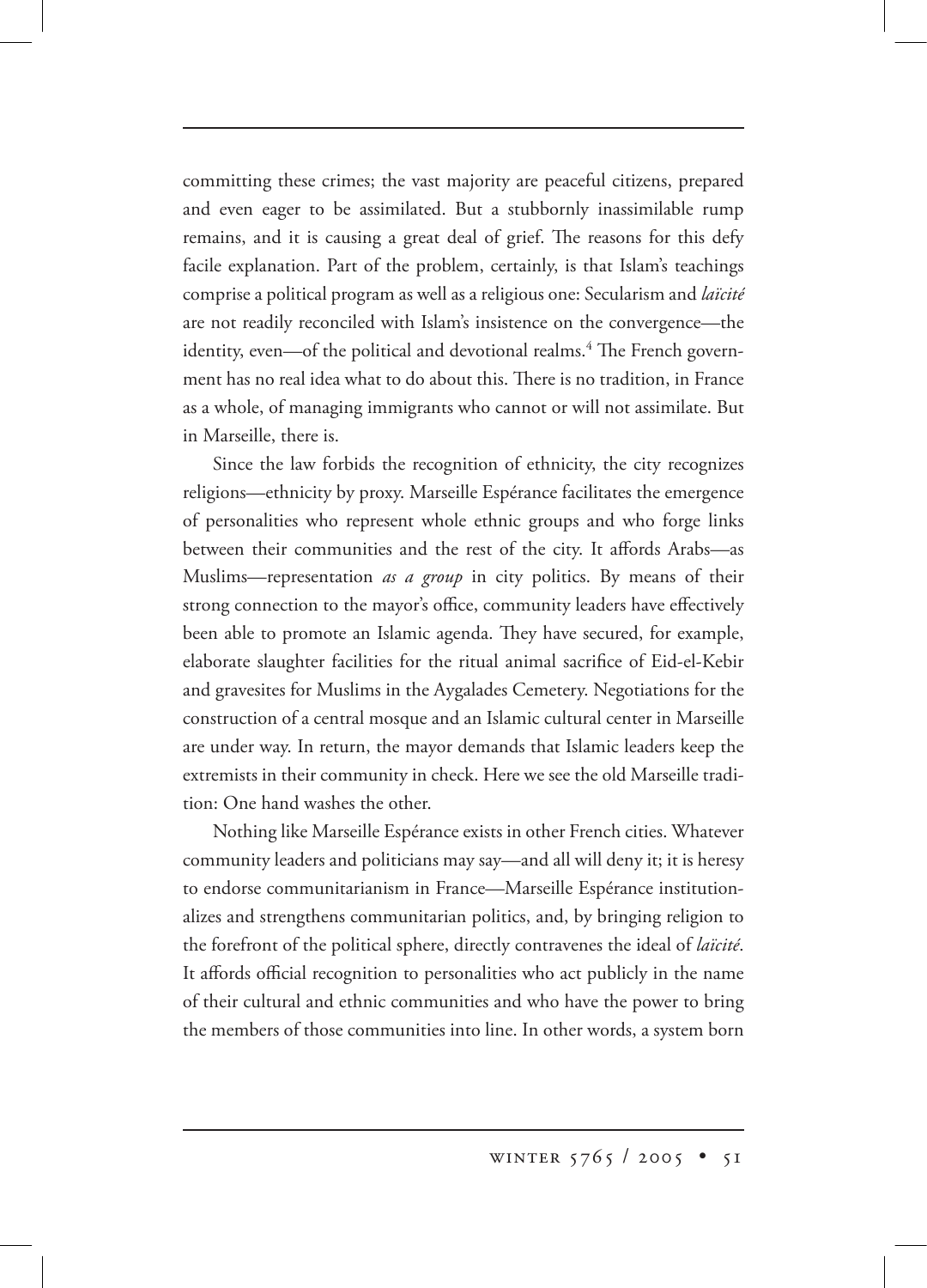of Marseille's traditions of patronage and corruption—a tradition entirely antithetical to France's republican ideals—now helps to keep the peace.

It's a gift to Marseille from the mob.

The mayor, as a personality, is central to this delicately balanced communitarian ecosystem. In an adroit piece of political jujitsu, Jean-Claude Gaudin defeated the National Front in 1995 while simultaneously putting the Left out of power for the first time since 1953. He is notably one of the most philo-Semitic politicians in France, and a committed Zionist. His official visit to Israel in early 2004 took him to Tel Aviv, Jerusalem, Haifa, and Maaleh Adumim, the largest settlement in the West Bank. There he declared that "Israeli land must not be given to others." "Speak not of colonies," he added, "but of constructions." On the same trip, he remarked that he had come to appreciate the strategic significance of the Golan Heights. Later, on French radio, he insisted that the settlements were "villas, not shantytowns." He stressed to assembled Israeli reporters that he favored the transfer of the French Embassy from Tel Aviv to Jerusalem. His philo-Semitism has carried over to the city's politics: He is known for his alacrity in responding to anti-Semitic incidents; when hostile graffiti is reported, for example, it is always removed within the hour. He sends his own services to clean it. This is not true in other French cities; recently, for example, in Perpignan, I found fading anti-Semitic graffiti—*Juden raus!*—scrawled on the walls of a children's playground; it had clearly been there for quite some time.

Was the mayor a sincere Zionist, I wondered, or was this mere posturing, a quid pro quo in exchange for the electoral support of Marseille's Jews? I put this question to his deputy mayor, Daniel Sperling, who is also a prominent member of Marseille's Jewish community. "When a mayor takes an interest in Israel," he replied, "of course it's because he's interested in Jews in France. But the mayor is sincere. First of all, he's a practicing Catholic, he comes from the Christian Democratic tradition.... The mayor, like Chirac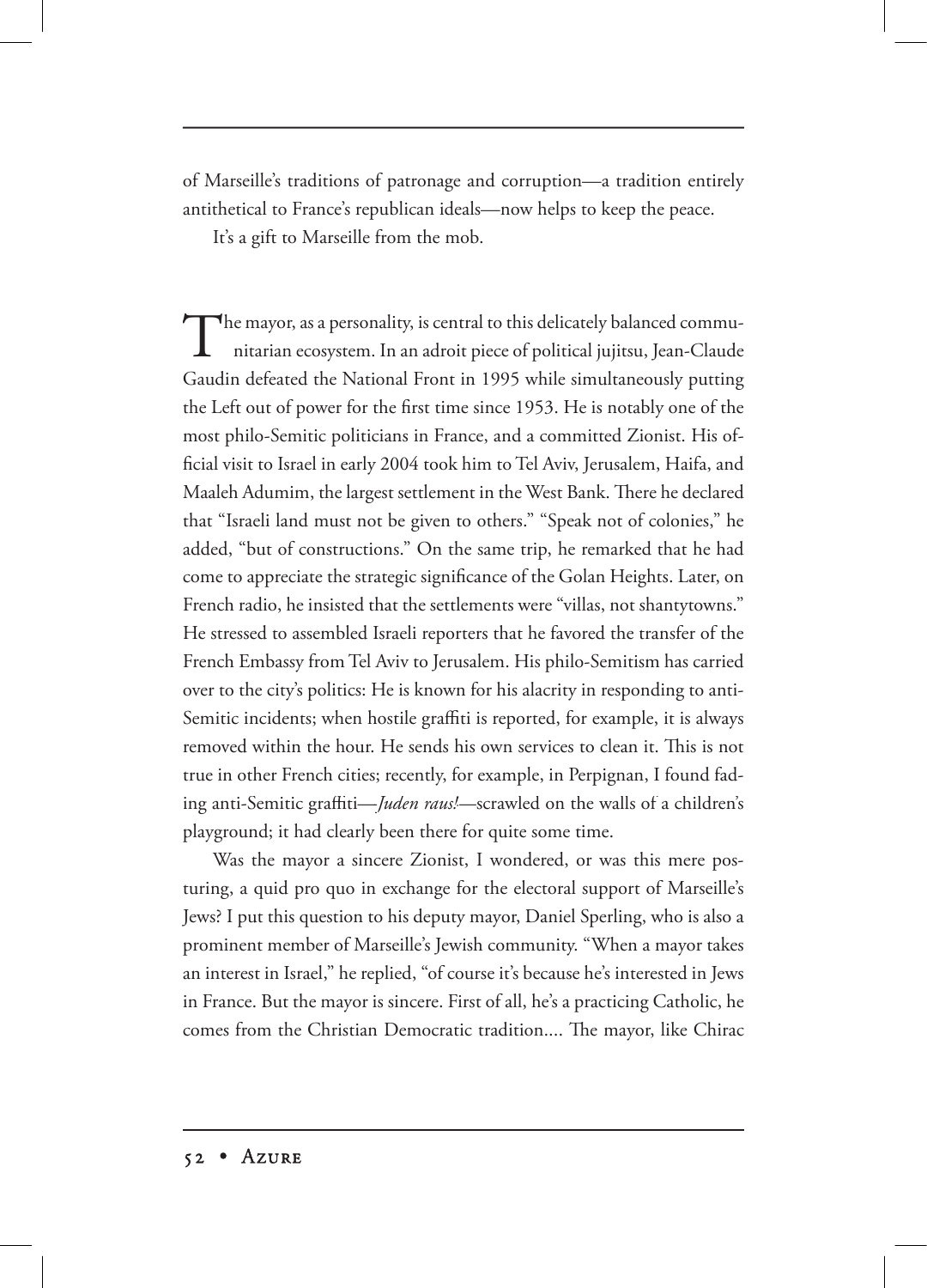and other members of the Right, has always sincerely admired Israel, the way it was created, the way it works, as a political project, how they transformed the land given them after the Balfour Declaration by means of a strong ideology.... The mayor has always been, how to say it, more than respectful. Impressed by the way the Jews have always conducted themselves."

A sincere Zionist, then.

"But until a certain time, he confused Israel and the Jews. Up to a point. It's okay, he understands now. He's an old politician; he's seventy-five years old, he's been in politics for twenty-five years, and for him, Israel *was* the Jews. A few times, talking to Jews of Marseille, he called Israel 'your country....'"

This is quite a fundamental error. To suggest that French Jews are not fully French is not republican at all. Even the mayor of Marseille—and perhaps especially the mayor of Marseille—seems something less than completely committed to this principle.

I wondered to what extent the mayor's public kinship with Israel and Jews was related to Marseille's comparative calm. Had he set the tone for the city? Had he obliquely sent a message to its Arab population that violence against Jews would not be tolerated? "Of course. The mayor is impressed by zero-tolerance, by the example of New York," Sperling said. But he seemed to think the key point was not so much that the mayor had reached out to Marseille's Jews, but that the Jews had reached out to the mayor. "I organized the mayor's last trip to Israel. I'm a member of the many Jewish associations here. For more than thirty years I've been part of the community. I know it by heart.

"But," he quickly added, "my power isn't about lobbying, like in the United States. We don't have anything like AIPAC. That doesn't exist here, it's not organized like that. It's *more* effective here because it's more discreet, and secret." Sperling presents himself as a superbly articulate, polished politician, so I was surprised that he was willing so freely to admit that Jews exercise covert control over Marseille's politics. The claim seemed both indiscreet and inconsistent with the principle of republicanism—although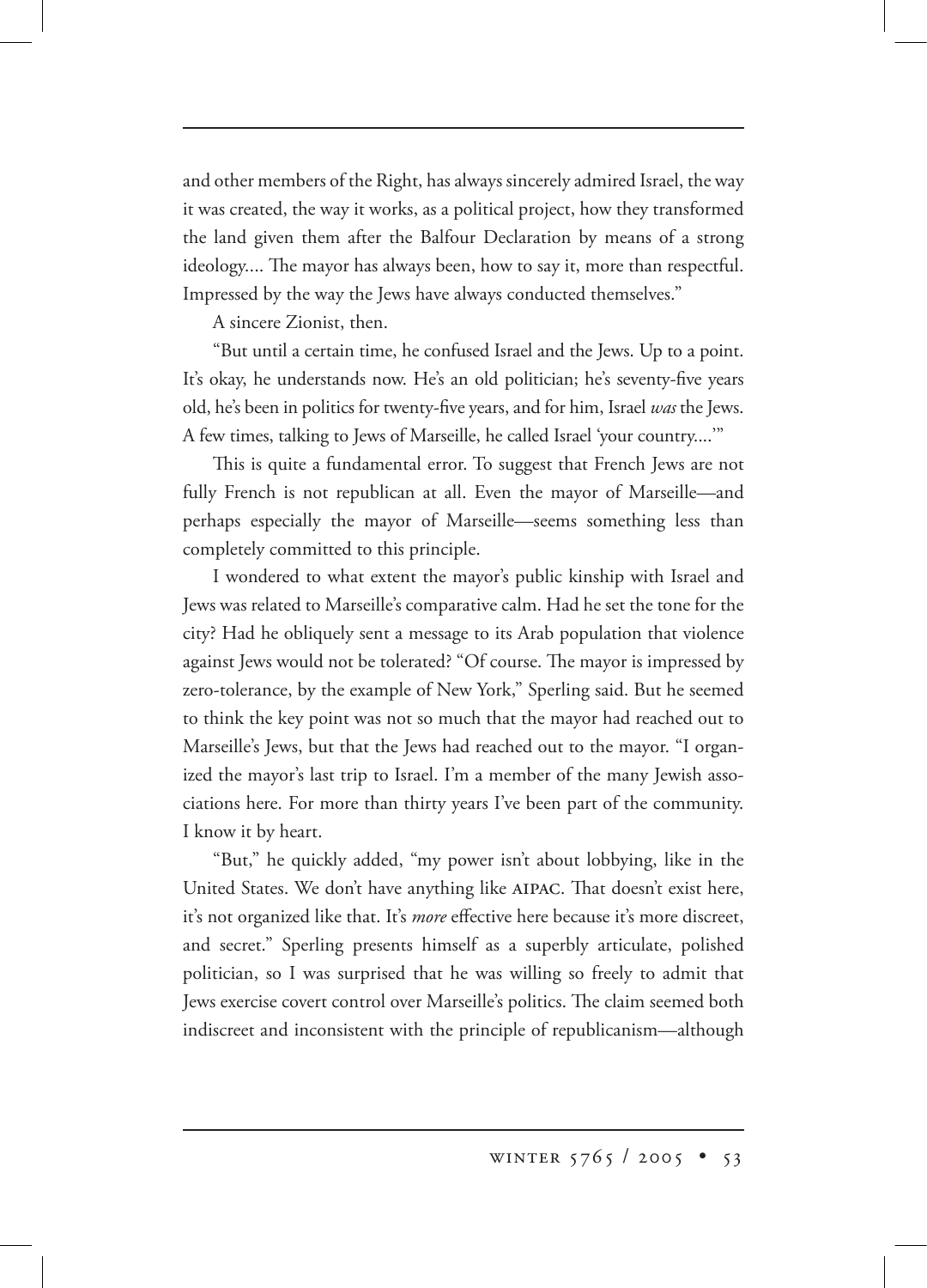completely consistent with everything else I was learning about Marseille. "There are many people here who want to kill me for it, of course," he added. I chuckled politely, then realized he wasn't joking.

Sperling held that despite the way it sounded, the fashion in which he represented his community to the mayor was not a form of communitarianism. "Jews aren't a lobby group here the way they are in the United States. That's not in the statutory law of France, of the republic. I am *against* communitarianism. I am a French elected official who happens to be Jewish. But I fight communitarianism. I am part of the French republic. I am elected for all the citizens. That's my personal path. When there are Jewish demonstrations in Marseille, I send a non-Jew to talk to them. Always. So that non-Jews see."

Of late, Sperling allowed, there has been a bit of a problem. Local Muslims recently elected the radical cleric Mourad Zerfaoui to the presidency of the Regional Muslim Council, and Zerfaoui is not much of a team player. In fact, Zerfaoui is such an extremist—he has condemned Marseille's other Muslim leaders as "puppets who move in the hands of the West and America"—that the mayor's office has no idea how to deal with him, and thus does not. I seized upon this tidbit with interest, wondering if it suggested the limits to the mayor's patience with community politics. I asked Sperling if I might be permitted to speak to the mayor himself. He told me that I could submit my questions to the mayor in writing. I did so, asking—innocently enough, I thought—whether the mayor's refusal to engage with Zerfaoui contravened the spirit of Marseille Espérance.

To my astonishment, I received a ferocious scolding. My question had been, Sperling said, impertinent and inappropriate. To propose that the mayor was snubbing Zerfaoui, he said, amounted to a declaration of *war*, suggesting as it did that the mayor might be *un raciste*.

I was flummoxed: What on earth was he talking about? At last, he suffered himself to pass me to the mayor's spokeswoman, Marie-Noëlle Mivielle. She, too, was in a lather about my impertinent question. "It's not the mayor who refuses to speak to Zerfaoui," she insisted emphatically. "It's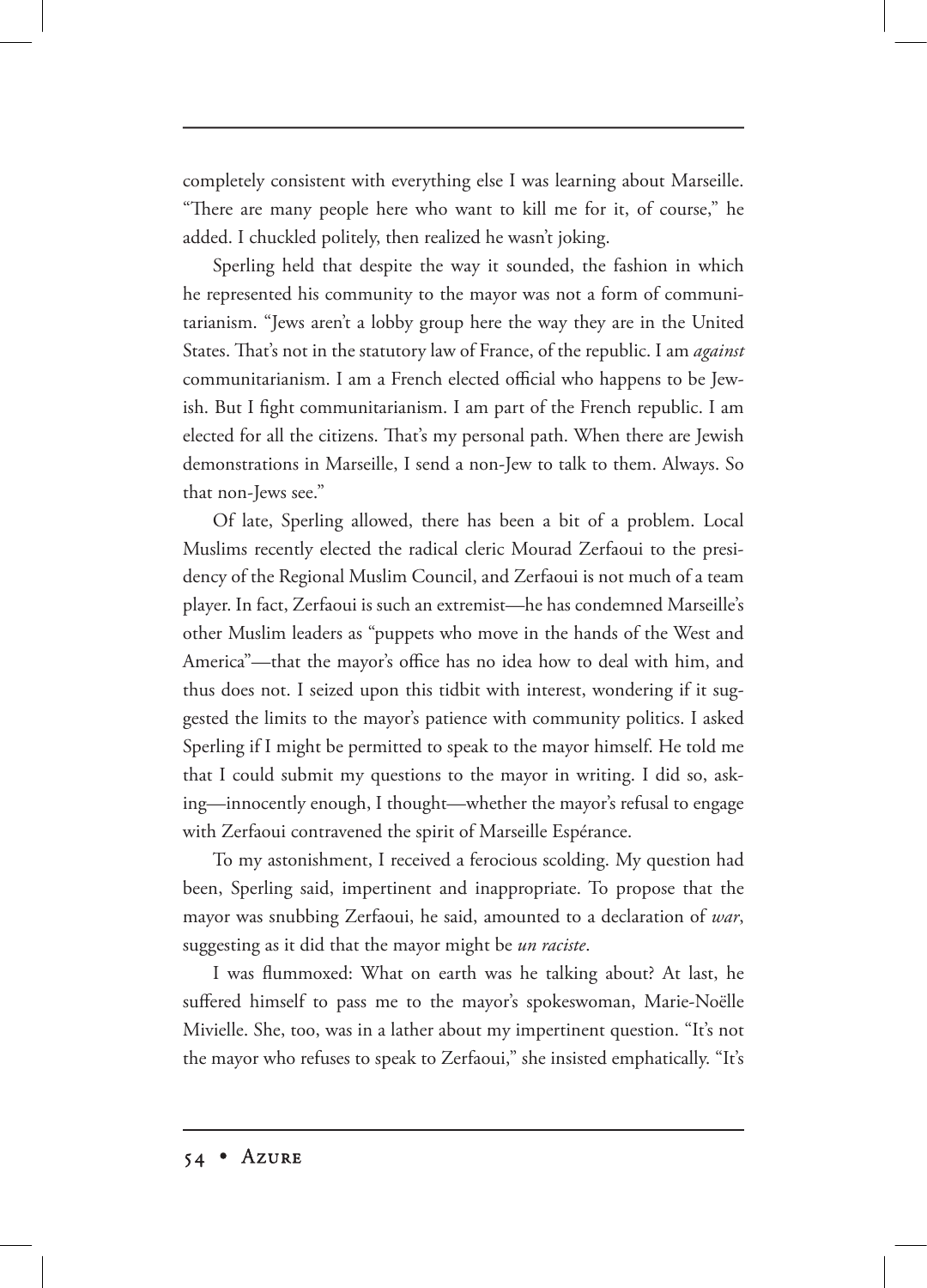Zerfaoui who will not return *his* calls." She stressed to me that the mayor had done *so much* for Marseille's Islamic community, he had made *such efforts* to organize planning for the construction of a central mosque, he'd lent *such support* to the enlargement of existing mosques, he had even made available a multipurpose room for Muslim cultural activities. Of course, I said soothingly, of course. Of course he cares. I would never dream of suggesting otherwise.

I am not truly sure what this bizarre incident represents, but I suspect it signifies the degree to which communitarian politics have come to dominate Marseille's civic life. The mayor so fears the appearance of excluding *anyone* that I managed to violate every protocol just by suggesting that he might be. I have never before witnessed such defensiveness about an official's commitment to ethnic outreach—not even on an American university campus. And that's saying something.

I stopped in the Internet café below my hotel each morning to check my<br>e-mail, where ads in the window advertised cheap long-distance stopped in the Internet café below my hotel each morning to check my rates to Algeria, Morocco, the Comoro Islands. When I entered the address of my e-mail server, I noticed the sites checked by patrons before me: www.aljazeera.com. The home page of the Islamic Association for Palestine. These addresses were intermingled with pornography: www.swapyourwife.com. No one looked at anything else. This vivid illustration of the chief concerns of Marseille's exogenous population made the city's harmony seem all the more striking to me. It could so easily be otherwise.

Of course, Marseille is not a pluralistic utopia. While there is less anti-Semitic tension in Marseille than in other comparable French cities, there is tension nonetheless. Yet the fact remains that in Marseille, unlike other French cities, the worst of the tension has been dampened. It was not too difficult to dampen it: A show of force from the cops, a few calming words from the local mufti, a symbolic meeting of the local religious leaders,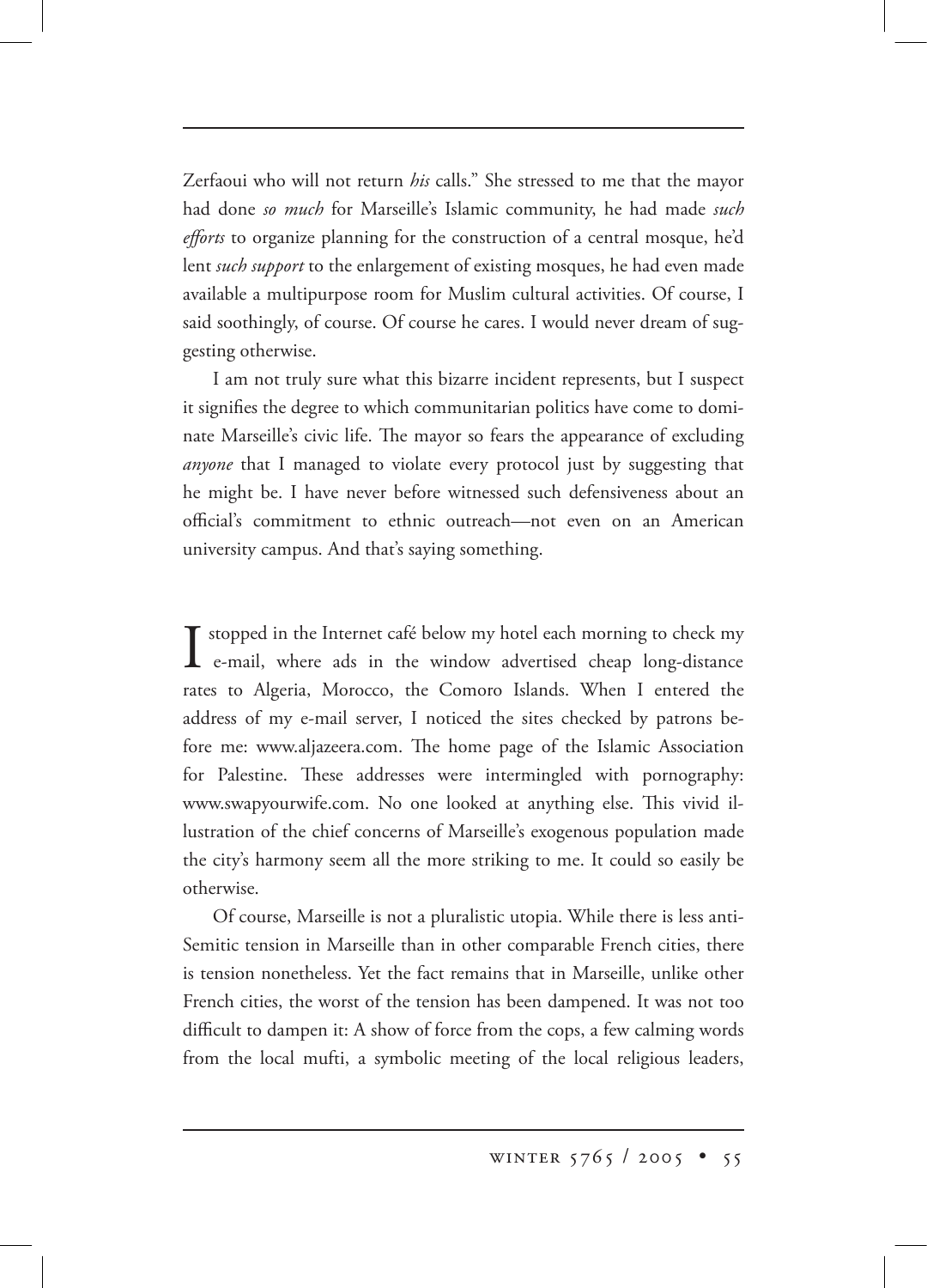and Marseille returned to its usual preoccupations—the soccer team, the sun, the sea. However tempting it is to ridicule the exaggerated political correctness emanating from the mayor's office, it is only honest to concede that they are clearly doing something right.

As Europe's demography changes, ethnic conflict in European cities will continue to grow. What reflections on this problem are prompted by the curious case of Marseille? It is, obviously, an advertisement for strong police work—a strategy combining New York-style zero-tolerance with personal relationships between law enforcement and ethnic community leaders. Marseille is a rebuke to a housing policy that in the rest of France has shunted immigrants to the city periphery. It is an endorsement of social programs that give kids something benign and inexpensive to do.

But most significantly, Marseille is a challenge to the French republican ideal. Marseille functions in large part because its constituent ethnicities, particularly its Arab immigrants, are recognized, organized, courted, and given voice in a formal system. Although everyone in France extols the principle of republicanism, Marseille, by compromising that principle, is the only city in France that has kept the Intifada at bay.

In admiring this achievement, I am in no way endorsing the kind of freewheeling multiculturalism that is, in effect, nihilistic moral relativism. There is a difference between observing that it is a good idea to give ethnic groups a vehicle by which to express themselves politically and declaring that *anything* these ethnic groups want or do is acceptable. The idea is to compromise, and the point of that compromise is not ideological but pragmatic: An absolutely uncompromising attitude toward ethnicity, it would seem, disheartens moderates and encourages extremists. By giving certain groups a formal means to express a reasonable and moderate ethnic agenda, the violent and immoderate elements of that group may more readily be contained by the moderate ones, who have been co-opted into the system. Indeed, France's innovative finance minister, Nicolas Sarkozy, has obviously grasped this point: During his tenure as interior minister, Sarkozy negotiated with France's moderate Muslim leaders to create the French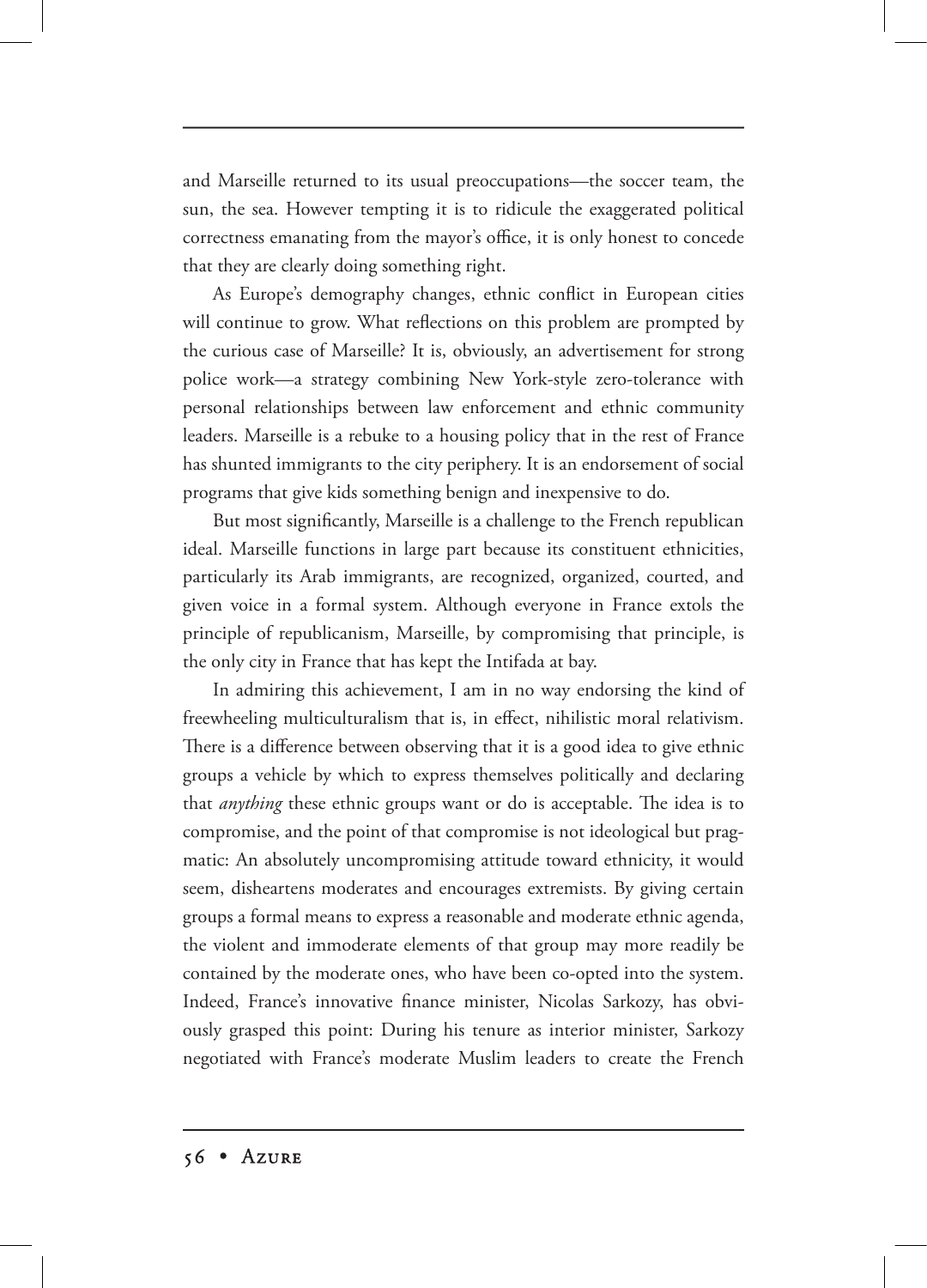Muslim Council, the first representative body of French Muslims to be formally recognized by the government. The council will, among other things, secure chaplaincies in the army and prisons, acquire Muslim burial sites, deliver halal meat certificates, and build—with the government's financial support—mosques and prayer halls. "What we should be afraid of," Sarkozy has said, "is Islam gone astray, garage Islam, basement Islam, underground Islam." He is right.

A tradition of corrupt politics is certainly *not* a precondition for the establishment of systems like Marseille's in other cities. All that is required are civic leaders committed to creating and strengthening the city's relationships with ethnic community leaders. Organizations modeled on Marseille Espérance could be created and maintained, with relatively small investment, in any European city. They might work. They are certainly worth trying.

Anything is worth trying. If immigrants cannot be assimilated and they cannot be sent back, France must find some way to make its peace with them. If not, as Villepin remarked, the worst is not behind them. It is ahead of them.

## *Notes*

1. It is difficult to establish, statistically, the degree to which Marseille is different from other French cities. Groups that compile statistics on anti-Semitism in France use different methods, and moreover compile these figures to different political ends. Consequently, numbers vary wildly: For example, in 2001, SOS Racisme claimed there were 405 anti-Semitic incidents in France, the Representative Council of Jewish Institutions of France reported 330, the Interior

*Claire Berlinski is a writer living in Paris. She is currently working on a study of the challenges facing the European political order. Her last contribution to AzURE was a review of Jean-François Revel's* Anti-Americanism *(*A *18, Autumn 2004).*